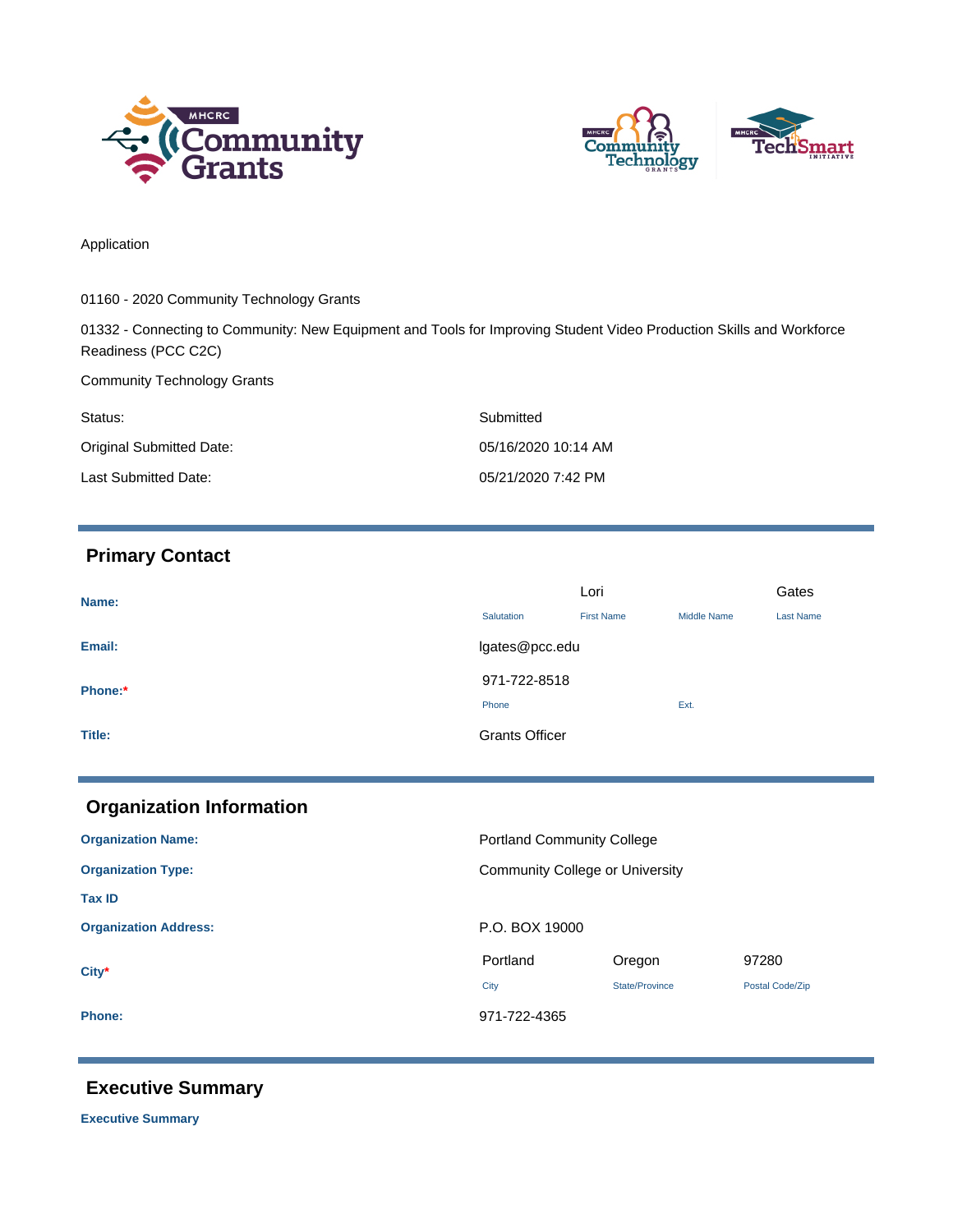The Executive Summary is your opportunity to introduce your project. The Executive Summary should briefly cover the core aspects of the project and address the following questions as applicable: Who are the communities to be served? What community need is the project designed to address? What public benefit area will the project focus on? What are the anticipated outcomes? How will the proposed technology solution address the identified needs and public benefit area? What types of programming will you produce and share on the community access channels? As applicable, what organizations are participating as project partners?

The Portland Community College (PCC) Connecting to Community: New Equipment and Tools for Improving Student Video Production Skills and Workforce Readiness (C2C) project addresses needs of video production, visual special effects, and animation students at PCC for expanded access to professional video production technology, more up-to-date curricula, and community connections. The project's targeted beneficiaries are PCC Multimedia and Video Production students. The C2C project addresses the public benefit area of Reducing Disparities.

Students in intermediate and advanced video production and studio classes at PCC are working with outdated camera and camcorder technology; students do not have access to the variety of lights commonly used in the industries for which they are preparing for employment; experiences of students in studio classes are also limited by studio equipment and technology that is in need of updating and expanding to provide more professional-level experiences with up-to-date equipment and technology; and students in animation classes need additional technology that supports video creation for programming, particularly for stop-motion animation projects. These disparities create disadvantages for all students seeking Video Production One-Year Certificate and Associate of Applied Science (AAS) Degree awards and a new Multimedia/Video Production: Special Effects/Animation Career Pathway Certificate at PCC, but particularly for students from under-resourced backgrounds seeking economic mobility through education and better employment.

The C2C project will address these identified needs through the following project activities: 1) updating camera and camcorder systems used in intermediate and advanced video production courses; 2) broadening the pool of lighting gear used by intermediate and advanced video production and studio courses; 3) upgrades to the filming and creation studio to support video production and special effects studio courses; 4) additional animation technology to support video creation for programming, particularly for stop-motion animation projects; 5) integrating the new technology into coursework; and 6) increasing community and professional exposure of PCC students with the airing of student-produced programming through Open Signal. These activities will: a) educate students on current (industry-recognized) skills for employment, b) provide improved opportunities for a diverse group of students to develop familiarity with professional-grade equipment, and c) provide connections to local communities through student projects and programming on community access channels.

The project has three anticipated outcomes: 1) PCC Multimedia and Video Production students will benefit from new and revised curricula integrating new technology; 2) Students will benefit from learning with new, up-to-date technology that will prepare them for today's multimedia careers; and 3) Students will complete video production projects that will be aired on community access.

Video Production students at PCC create documentary and narrative projects in the wider Portland community, supporting diverse organizations, causes, and stories. Recent examples include City of Vanport history, neighborhood displacement, Azteca dance (Hispanic community of Portland), and Chinese Lion Dancing of Portland. PCC instructors will maintain Producer Agreements with Open Signal to curate student projects like these for distribution on community access channels. This will provide opportunities for Portland-area viewers to see PCC student productions. The use of community access channels to air student programs also promotes greater student engagement with creating content for diverse communities and exposes those communities to the PCC program.

(This field has a character limit of 4000)

## **Project Narrative**

| <b>Total Grant Funds:</b>  | \$54,823.00                |
|----------------------------|----------------------------|
| <b>Total Match Funds:</b>  | \$110,816.00               |
| <b>Total Funds:</b>        | \$165,639.00               |
| <b>Proposed Technology</b> | Video production equipment |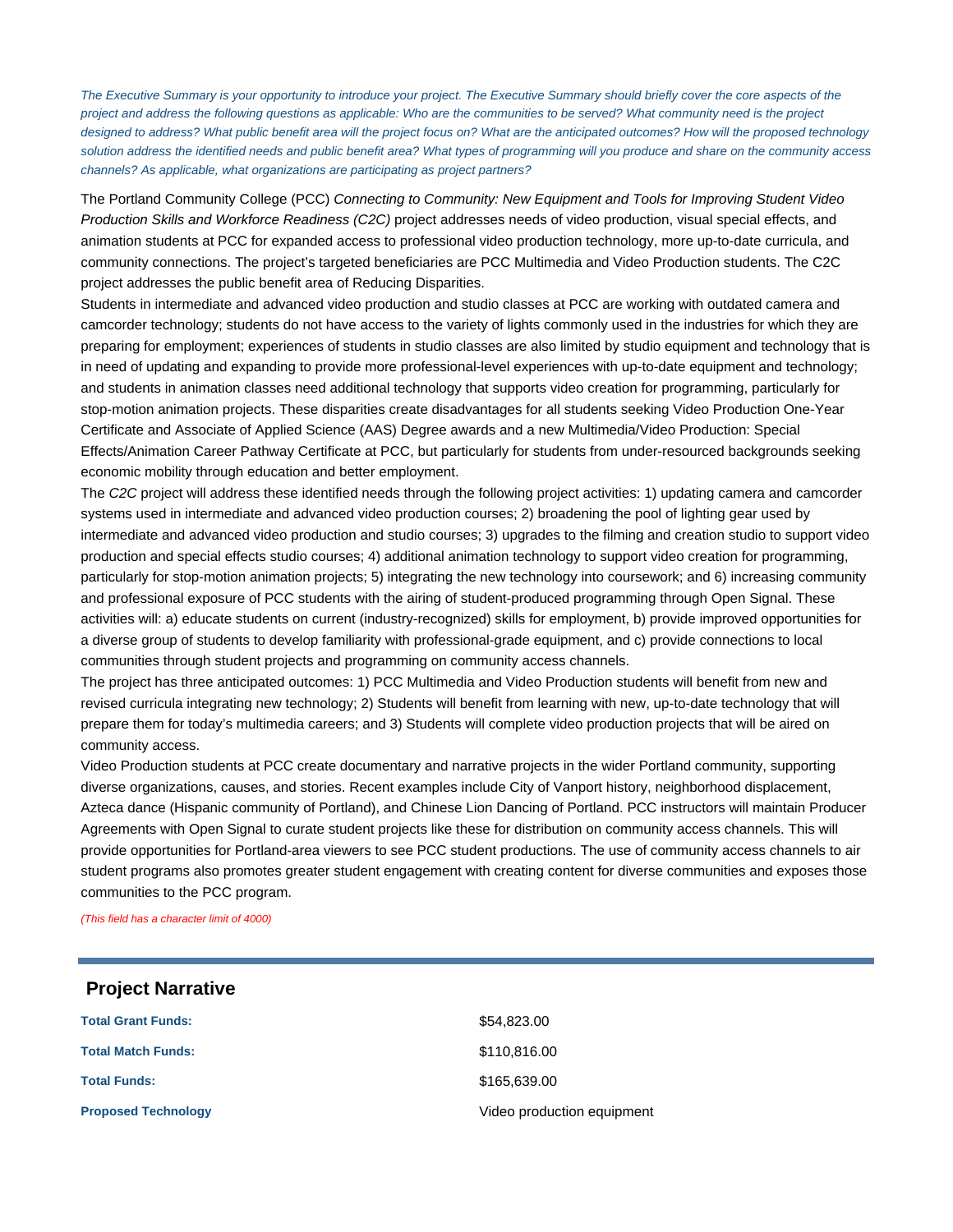### **Project Purpose**

In defining the project purpose, applicants must: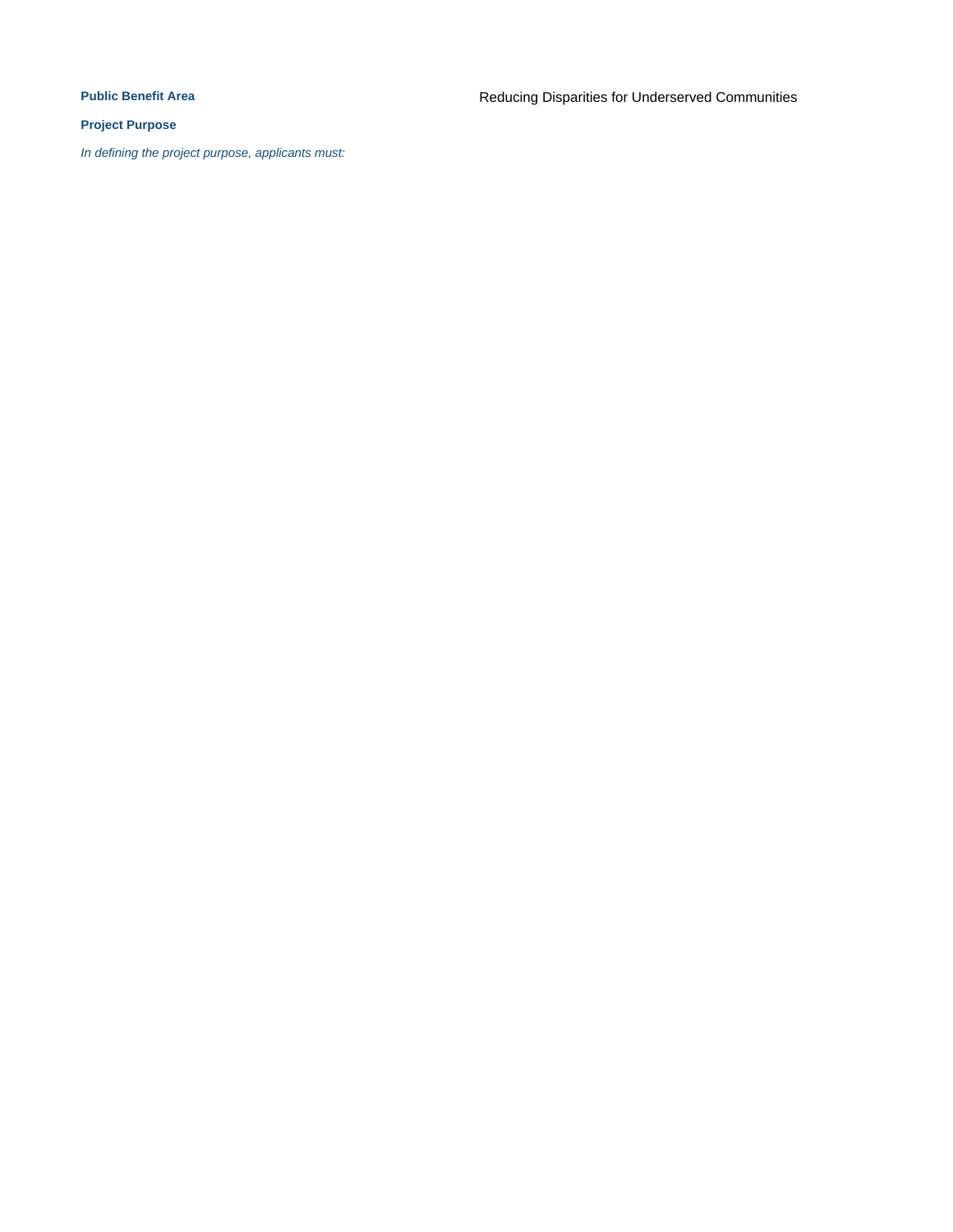Portland Community College (PCC) is the largest institution of higher education in Oregon, enrolling nearly 70,000 full- and part-time students at four comprehensive campuses (Sylvania, Rock Creek, Southeast, and Cascade) and providing additional academic offerings at eight smaller centers around the Portland metropolitan area. PCC's mission is to support student success by delivering access to quality education while advancing economic development and promoting sustainability in a collaborative culture of diversity, equity and inclusion. The mission is embodied in planning and activities across the college. The PCC Multimedia (MM) Department is located at PCC's Cascade Campus (705 N. Killingsworth St., Portland, OR 97217) and designed to provide students with skills needed in multimedia and video production careers. Courses emphasize concepts and applications typically used within the design, production, and delivery of content. Students develop skills in the fundamentals of design, production, and project management through real-world assignments that stimulate collaboration. PCC offers two-year degrees and one-year certificates in Multimedia and Video Production. PCC is launching a new certificate in Special Effects (VFX)/Animation in Spring Term 2020. Video Production students create documentary and narrative projects in the wider Portland community, supporting diverse organizations, causes, and stories. Recent student project topics include: City of Vanport history and neighborhood displacement, Azteca dance (Hispanic community of Portland), Genealogy Forum of Oregon, Chinese Lion Dancing of Portland, Carnatic music of India (in Portland), and Day of the Dead remembrance. PCC maintains Producer Agreements with Open Signal PDX, located near the PCC Cascade Campus, for distribution of student projects. Programming is also submitted to PCC's Channel 27, which focuses on PCC's educational mission; however, partnering with Open Signal provides a larger and broader audience for student programming and expands linkages with local communities. Although over 450 students from diverse backgrounds enroll in over forty MM courses each year, the proposed project will focus on eight moderate/advanced courses that together serve approximately 180 students per year.

The primary purposes of the PCC **Connecting to Community: New Equipment and Tools for Improving Student Video**

**Production Skills and Workforce Readiness (C2C)** project are to address the needs of video production students at PCC for a) more up-to-date video production technology, b) more up-to-date curricula, and c) community connections. PCC has invested significantly in improving campus facilities for teaching video production courses. In addition, a previous grant from MHCRC assisted PCC in updating technology and curricula in several introductory and intermediate courses as well as established an ongoing collaboration with Open Signal [\(https://www.opensignalpdx.org/](https://www.opensignalpdx.org/)) to air student projects on community access channels. PCC hopes to build on that success and expand updating curricula and technology in new and more specialized courses to keep up with the rapid pace of technical advancement in the field.

#### **1. Target Beneficiaries to Be Served: PCC Multimedia and Video Production Students**

The primary beneficiaries of the PCC C2C project will be PCC Multimedia and Video Production students seeking skills, careers, and personal enrichment in video production, animation, and special effects fields. The targeted population is disadvantaged by limited professional-grade, up-to-date technology available for instruction and its use in target courses to support student workforce readiness. Although PCC Cascade draws students from the wider region, the top ten zip codes of students are in North, Northeast, and Southeast Portland. In 2017-18, MM students were 62% male, 33% students of color, and 69% aged 20-49 years. This project expects to serve approximately 180 students in eight specific courses as early as Winter Term 2021 through Spring Term 2022. Additional students will be served during the grant period if the piloting of equipment in classes can begin in Winter Term 2021 (see **Implementation Plan, Timeline** for more details). Previous plans to do so and serve an additional 100 students have been revised due to uncertainties related to COVID-19.

#### **2. Needs and Strategies to Benefit PCC Multimedia and Video Production Students**

Multimedia and Video Production students need to have revised course curricula integrating more up-to-date, professionalgrade technology to be better prepared for employment within the video production industry. Students and alumni engaged in discussions of courses and programs and identified interests in more visual effects and animation instruction as well as expressed concerns about outdated equipment in existing classes as challenges for PCC Multimedia and Video Production to address. They also identified needs for technology updates to address job skill problems (potential deficiencies course completers and graduates might face in seeking employment in the field). The priorities identified were: 1) video production technology for studio classes; 2) studio improvements for video production, special effects, and animation classes; and 3) technology to expand stop-motion animation production. Stakeholder engagement identified priorities for updated curricula and technology in eight courses:

•MM 215 Stop Motion Animation I (4 credits - new course);

•MM 231 2D Animation I (3 credits);

•MM 258 Video Compositing and Editing II (4 credits);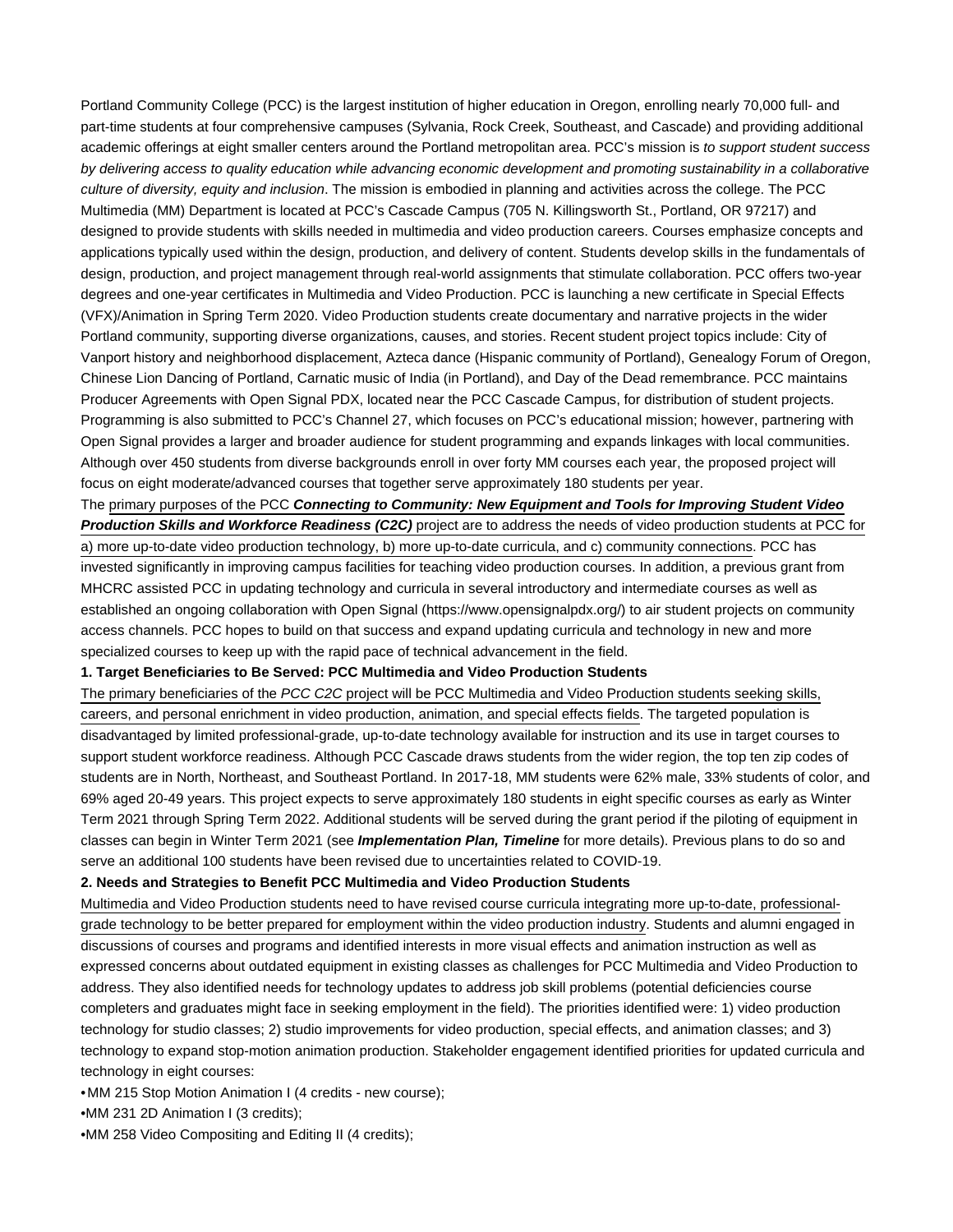•MM 261 Video Production II (4 credits);

•MM 262 Video Production III (4 credits);

•MM 263 Cinematography/Lighting (4 credits);

•MM 267 Special Effects I: Green Screen (4 credits); and

•MM 275 Music Video (4 credits).

Students in MM 215 and MM 231 need additional animation technology (equipment) that will support video creation for programming, particularly for stop-motion animation projects. Students in MM 258, MM 263, and MM 267 have video production experiences that are limited due to studio equipment and technology that is in need of updating and expanding to provide more professional-level experiences with up-to-date equipment and technology. Students in MM 261, MM 262, and MM 275 currently use high-definition Panasonic AG-HMC150 and AG-AC160 camcorders and older cameras that do not match newer (UHD, 4K) technology used by industry. Studio enhancements are also needed to support more studio-based experience to complement current post-production focus in some classes. In addition, updated lighting technology used in the studio and on location must be integrated so that students have access to more experiences with LED, energy-efficient lighting that is becoming industry standard.

The C2C project targets student needs for more optimum learning opportunities and proposes to address disparities by updating curricula and technology in the eight courses identified above. These changes will increase students' knowledge and skills related to professional technology as well as increase their employment prospects. Updated curricula for MM 261, MM 262, and MM 263 will feature new camcorder and camera equipment that will offer more accessible manual controls and UHD/4K recording that are becoming the new standards in video production. Additional video production studio courses (MM 258, MM 267, and MM 275) will also integrate new camera and camcorder technology. Updated lighting technology and related curricula for the video production and studio courses (MM258, MM 261, MM 262, MM 263, MM 267, and MM 275) will address industry expectations that now include familiarity with lower-energy, higher-illumination lighting. These changes will provide students with stronger skills and knowledge to move on to more advanced activities and employment. See also the **Technical Design** section below for more discussion of technology updates.

A related need of student beneficiaries is increased community interaction and exposure. Video Production students at PCC already create documentary and narrative projects in the wider Portland community, supporting diverse organizations, causes, and stories. Recent student project topics include those referenced in the first paragraph of this section. They explore historic, cultural, and current issues meaningful to local communities. In the past, student programming was submitted only for broadcast on PCC's Channel 27 (PCC TV). This is a channel focused on PCC's educational mission. PCC TV provides an audience for student programming beyond the classroom, but the exposure is more limited than students achieve by having their projects broadcast on community access channels with expanded public audiences. PCC initially addressed this limitation as part of an *Expanding Horizons* project (partly funded by MHCRC) in 2018-2019 that focused on forging a stronger relationship with Open Signal to air more PCC student projects on community access channels. The success of that project highlighted the benefits of production of public access content as a means of encouraging students to produce quality projects suitable for broader audiences in the wider community and for the community (including employers) to gain greater exposure to community-oriented programming created by PCC students.

To address this need and bring quality student projects to a broader community audience, PCC faculty will maintain Producer Agreements with Open Signal, located near the PCC Cascade Campus, for broadcasting student projects on community access cable. Partnering with Open Signal provides a larger and broader audience for student programming, expanding connections with local communities. The new technology and revised curricula that are part of the proposed C2C project will provide students with improved instruction and expanded equipment access to produce higher-quality programming. Opportunities to have their projects broadcast on community access will encourage more student projects that focus on community issues, expanded engagement of the program and students with the wider community, and increased exposure of the community (including potential employers of program graduates) to the PCC program and, more importantly, Multimedia and Video Production student projects.

### **3. How C2C Will Reduce Disparities for PCC Multimedia and Video Production Students**

The eight courses targeted by the C2C project (MM 215, MM 231, MM 258, MM 261, MM 262, MM 263, MM 267, and MM 275) are all part of multiple Multimedia and Video Production certificate and degree awards at PCC. As a part of a career and technical education (CTE) program, Multimedia and Video Production courses are strongly grounded in developing hands-on skills for employment. The program is in continual dialog with employers and industry stakeholders to assure that courses are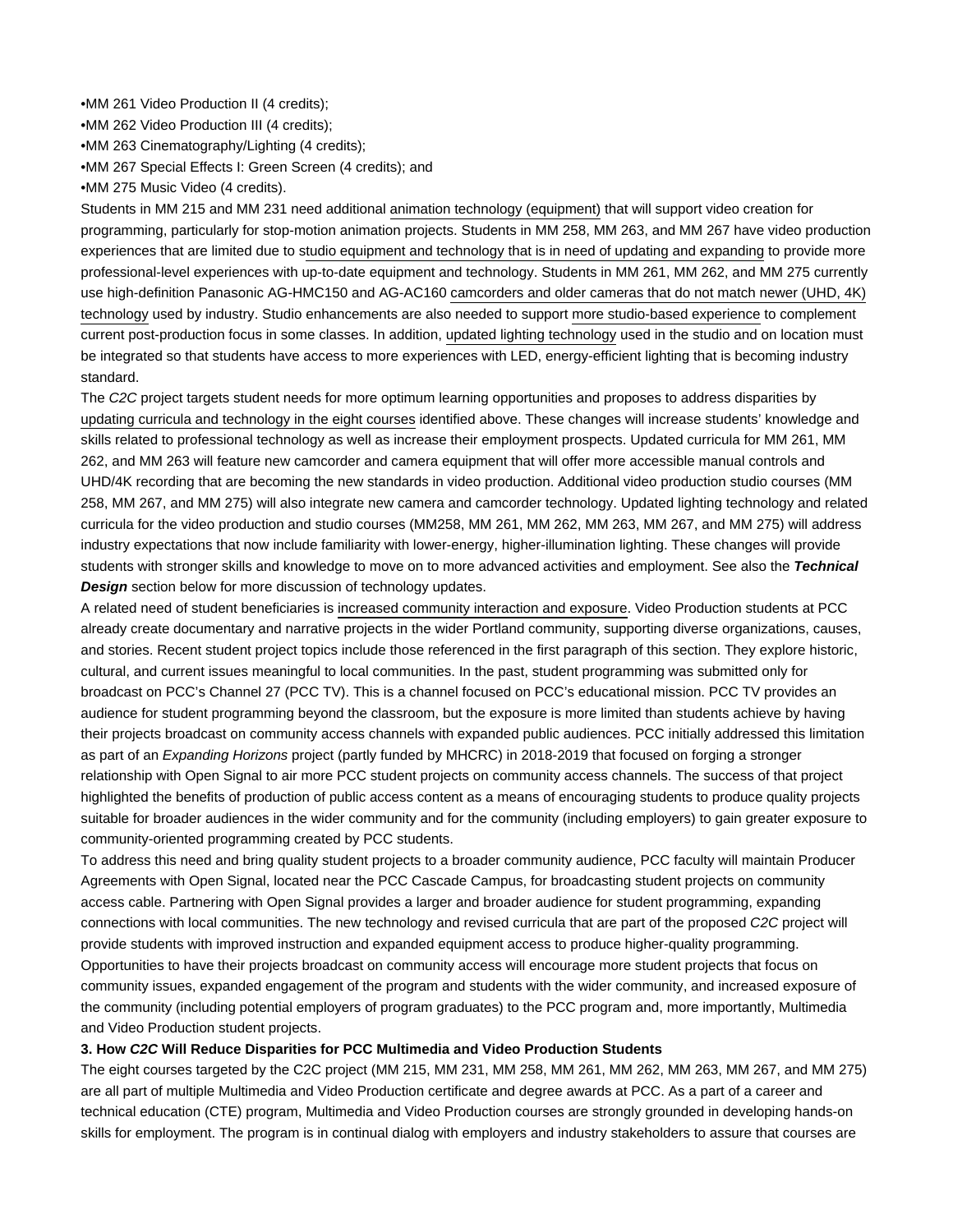up to date and provide learning opportunities for skills that are in-demand in the industry. The student experience in Multimedia and Video Production typically begins with a series of introductory courses during their first term in the program. These include MM 110 Introduction to Multimedia (1 credit), MM 120 Multimedia Design (2 credits), MM 130 Multimedia Graphic Video and Audio Production (3 credits), and MM 140 Multimedia Authoring I (3 credits). Students who take these courses sequentially in one term gain a broad introduction to the areas of study within the program. In these courses, students develop basic skills in digital media production, learn about choices among certificate and degree awards, and find out about course requirements. Students choosing to pursue a One-Year Certificate or Associate of Applied Science (AAS) Degree in Video Production typically enroll in MM 235 Video Editing/Production (4 credits) in their second term and MM 260 Video Production I (4 credits) in their third term, preparing them for more advanced courses required for certificate and degree awards, including courses targeted by this project: MM 261 Video Production II, MM 262 Video Production III, MM 263 Cinematography/Lighting, MM 267 Special Effects I: Green Screen, and MM 275 Music Video. Three additional courses targeted by this project Students will benefit from the C2C project through updated course curricula and upgraded, professional-grade audio-visual technology in their more advanced courses. They will also be assessed on their knowledge, skills, and abilities using the new technology in these courses. The instruction and hand-on experiences will better prepare them for more specialized courses in Video Production and for future employment. For example, working with UHD/4K resolutions and more manual controls in their projects and developing skills in specific production techniques that are only possible when shooting at these higher resolutions will be beneficial because UHD/4K video contains about four times as much picture information as current HD technology. Students in the more advanced Video Production courses (MM 261, MM 262, MM 263, MM 267, and MM 275) will benefit from the project's integration of new LED lighting equipment as well as the new recording technology. They will participate in handson training, use the new equipment as part of their class projects, and be assessed on their knowledge, skills, and abilities. Students will benefit through developing and completing projects integrating the use of professional-grade technology as well as having their projects aired on community access. For example, Lighting technology will add more advanced LED options for studio productions that will expand their experience with lighting technology that is becoming industry-standard. Faculty will encourage students to think in terms of projects of interest to the community in light of the community access opportunity. For students, creating programs and content for community viewers (community access channel) using professional-quality technology will be a valuable step toward finding and keeping employment in the industry.

Students in studio courses are disadvantaged because, although the overall design and acoustics of the studio space are upto-date, the studio shell provides limited options for students to gain experience with up-to-date professional production techniques involving green-screen use and special effects. The current, portable, green-screen equipment is smaller in size and offers more limited production options than current industry standards (see Technical Design section for more detail on these limitations). A larger, permanent green-screen/curtain system will provide students, especially those in MM258, MM 263, and MM 267, with up-to-date equipment/technology that will facilitate experience with more advanced production techniques. In addition, PCC is currently preparing to launch a new Visual Effects & Animation (VFX/Animation) Career Pathway Certificate in response to increasing demand from employers for graduates with skills in those areas. Part of PCC's match for the C2C project will be investment in a green-screen curtain system to upgrade the studio facilities.

Because there is growing interest on the part of employers and students for learning in special effects and animation, PCC Multimedia and Video Production students have been disadvantaged by a limited number of course offerings and the limited technology/equipment available for instruction. Existing courses in 2D Animation (MM 231) and advanced Video Compositing and Editing (MM 258) have been available, but the equipment and technology available for student use is not robust enough in quantity and quality to satisfy growing demand and expectations for the workforce. PCC has also added a new course in stopmotion animation (MM 215) to address related needs, but it too is in need of expanded and up-to-date resources for students to gain improved experiences to prepare them for more advanced instruction in animation that will be part of the new VFX/Animation Certificate.

Currently, there are multiple employers experiencing growth in visual effects and animation. Laika, ShadowMachine, Bent Image Labs, and Hinge are among the Portland employers who have shared their concerns about recruiting skilled entry-level employees, who they previously expected to come through Art Institute of Portland (closed Dec. 2018). There are high-profile films coming to Portland for production, including a new stop-motion animation film in 2019 at Laika, which is also filling its pipeline for future films. Portions of the new Netflix / Guillermo del Toro film Pinocchio are being produced in Portland, as is Netflix / Henry Selick Wendell and Wild. These multi-year projects show growing recognition of Portland as a place to source talented people and studios for animation and visual effects, that PCC is creating in response to regional growth in employment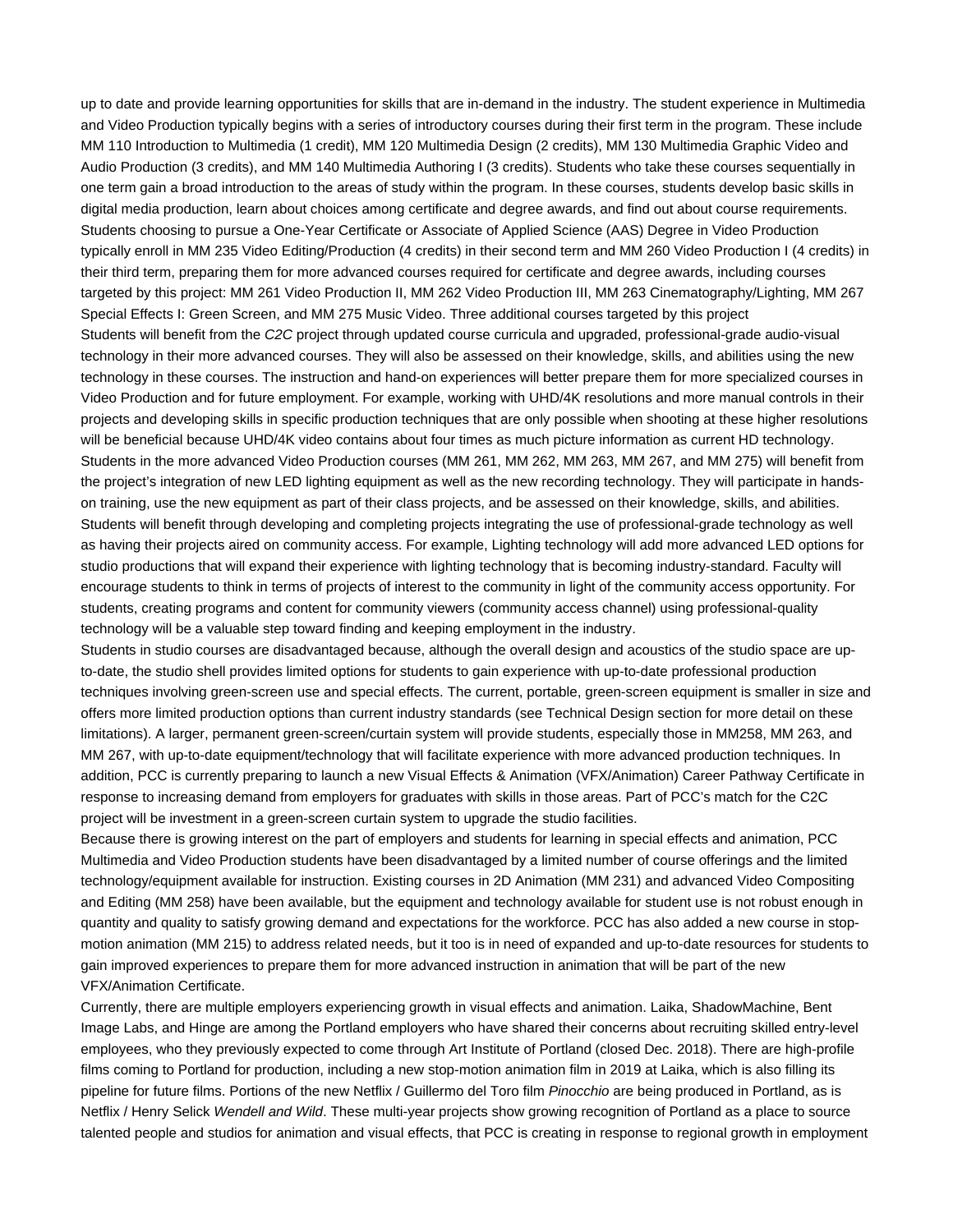opportunities. PCC will be offering skills training for entry-level employment in animation, film, business communications, and TV broadcast production. Primary skill areas include visual design, animation, and compositing. The C2C project supports workforce preparation in all these areas.

The Multimedia and Video Production program has been offering certificate and degree awards in Video Production for 15 years, with graduates finding employment in local industry. The following quotes from recent program graduates provide perspectives on the program from former students:

I've been at the Jim Henson Company Internship for a few weeks now, and I love it! I'm working in the creative affairs department for their TV division. I work alongside the department heads and their primary assistant. They have me doing a lot of "coverage reports" on incoming script and book submissions. It is really fun (for me at least) and I still cannot believe I am here. I'm also to sit in on important meetings and productions. I do want to say that PCC really helped out A LOT with this internship. So much of what I am doing here relates directly to what you and the other professors taught us… I am doing my best to represent myself and PCC. [Reuben Bernardo, Jim Henson Company (creators of the Muppets)] The program not only gave me top notch, hands on education, but they provided me with a real sense of community. With the support that I received from the day I met with an advisor, to my very last day in the program and beyond, I felt welcomed, supported and encouraged, even as a return student. While majoring in Video Production at PCC, the program did an excellent job at immersing the different majors within the program to work together in a cohesive way that trained me for the real world. The teachers and advisors truly care about our future and it made a huge difference in giving me an enjoyable college experience. When I look back at where I started and where I finished with the PCC MM Video Production program, I am flabbergasted with how far I've progressed in my skill and knowledge. They not only taught me how to shoot a camera, how to light, and how to edit, but they really broke it down so we could understand the science behind it all. This has allowed me to take that knowledge into any scenario and have the confidence to take on any project. [Dallas Brown] Music, film and art have always been my passion and my drive for living, however before looking into the Multimedia program at PCC my sentiment was always that there was no money or living to be made in the arts. I felt that paying for and taking

classes in the field I was passionate in would only lead to debt and not a rewarding career. That sentiment held me back for a time but after going through the Multimedia program at PCC I realized that not only was I in an amazing program with amazing people but that I am in a unique place in the world where the opportunity to do what I love is flourishing! The community that exists from this program is worth more than any asset I own. It has led to the success of my self owned sound for picture business...I can not express enough how grateful I am that this program exists and for the support the faculty and instructors have and continue to give! Thank you!! [Philip Garrison, Independant Audio Engineer]

#### **4. Realistic, Measurable Outcomes**

There are three project outcomes for PCC Multimedia and Video Production students expected to result from implementation of the C2C project within the grant period. The project planners have also identified evidence (indicators) of achievement for each project outcome as well as additional (long-term) outcomes that will result from implementation of the C2C project.

**Project Outcome 1:** Credits Earned and Credential Completion. Students will benefit from revised curricula, new courses, and new technology that will prepare them for the workforce. This will be measured by college credits earned in the eight project courses and credential completion by those students. Summer Term 2021 through Spring Term 2022 will be the one year period of full project implementation, although some piloting of new technology in classes may begin as early as Winter Term 2021 (see **Implementation Plan, Timeline** for more details). All 180 enrolled Multimedia, Video Production, and VFX/Animation students will increase their employment prospects as evidenced by:

•1a) 180 students will earn credit toward Multimedia, Video Production, and VFX/Animation certificates and degrees (A, B, C, and Pass grades); and

1b) 8 of these students will complete a certificate or degree in Multimedia, Video Production, and VFX/Animation during the • grant period.

**Project Outcome 2:** Student Skills Mastery. Students will benefit from learning with new, up-to-date technology that will prepare them for today's multimedia careers. This will be measured by students gaining new multimedia, video production, and/or animation knowledge, skills, and abilities in classes offered with revised curricula integrating new equipment and technology (see **Implementation Plan, Timeline** for projected schedule of offerings). All 180 students in target classes will gain new knowledge, skills, and abilities in multimedia, video production, special effects, and animation and increase their employment prospects as evidenced by:

•2a) 85% of students will earn at least 80% score on practical skills tests on new technology; and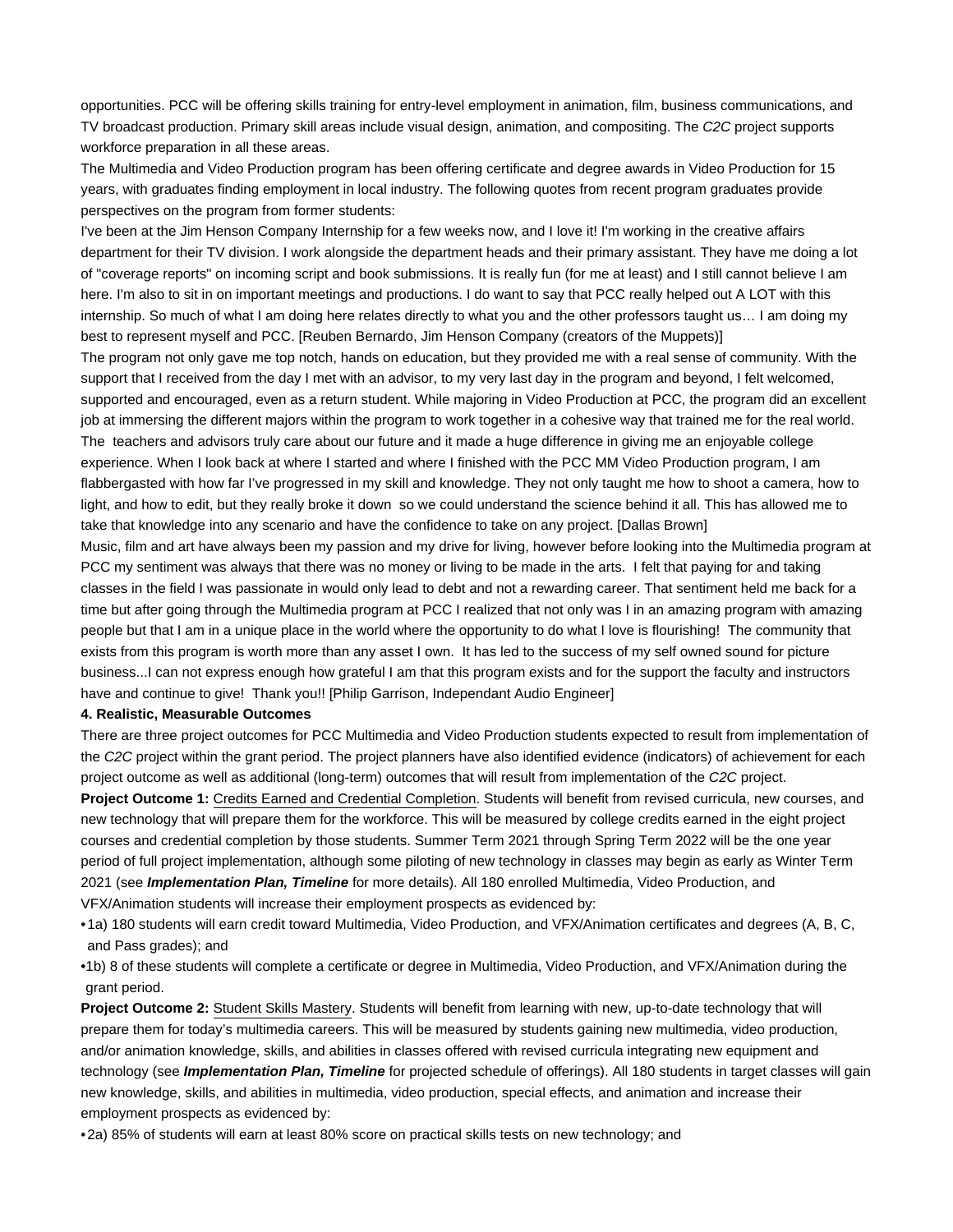•2b) 90% of students surveyed will rate their knowledge, skills, and abilities regarding new technology "improved" or "highly improved" after instruction.

**Project Outcome 3:** Video Production Projects Aired through Open Signal. Student video production projects will be completed and suitable projects aired through Open Signal (community access channel). This will be measured by completed student projects and student-produced programs aired from Summer 2021 through Spring 2022. Students will gain real-world experiences, skills, and abilities in video production and increase their workforce readiness as evidenced by: •3a) a total of 25 student projects (A/B roll documentaries, 11; Narratives, 7; Other, 7) completed; and •2b) a total of six hours of student productions aired on community access through OpenSignal.

**Outcomes beyond the Grant Period:** The targets for project outcomes identified above will be part of evaluation within the grant award period. However, longer-term benefits for students are also anticipated. An additional 175-250 students per year will complete revised courses and use updated technology after the grant award period ends. The target for graduates during the grant period is only 8 because the full implementation period of the proposed project is just one year and historical data shows that most Multimedia and Video Production students attend school part-time and take more than one year to complete a credential. However, that number of PCC students who earn Multimedia, Video Production, and VFX/Animation certificates or degrees after completing classes integrating C2C equipment and technology will likely increase to approximately 20 per year by 2022-2023.

#### (This field has a character limit of 30000)

#### **Evaluation Plan**

How will you evaluate progress toward and achievement of the projects anticipated outcomes? The evaluation plan should include evaluation questions, strategies or methodologies to collect data in order to answer the questions and steps to document findings and lessons learned.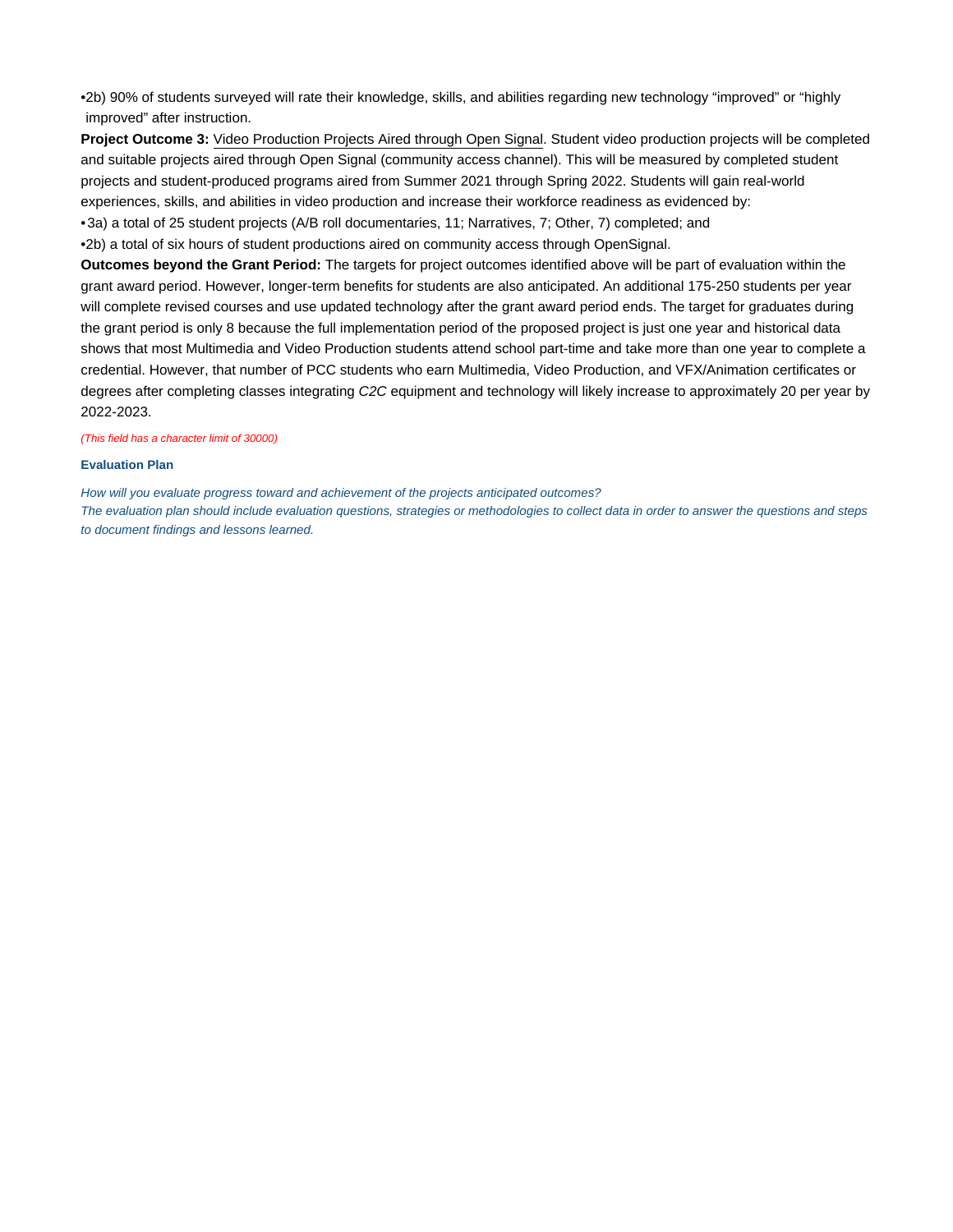The PCC Connecting to Community: New Equipment and Tools for Improving Student Video Production Skills and Workforce Readiness (C2C) project will incorporate a variety of data to evaluate its measurable outcomes and to track program effectiveness. Periodic (formative) evaluation will take place throughout the project period. The Project Director will be responsible for project-level evaluation activities. Erik Fauske (full-time faculty) will be the Project Director and will work with PCC's Institutional Effectiveness office to develop and implement the data collection and reporting processes outlined below. After each college term, the Project Team (composed primarily of Video Production faculty) will meet to evaluate activities to date and plan future activities. A final evaluative report (summative evaluation) will include outcome assessment results, project strengths and challenges, and plans for continuous improvement.

The project design incorporates evaluation as an integral element of the project over the course of the project. Within target courses, instructors will be observing the impact of new technology and curricular revisions on students as well as assessing their skills in using new technology and administering surveys to collect evidence from them about project outcomes. The Project Director will create data reports including quantitative and qualitative data assessing the project's outcomes. The Project Team will meet quarterly to review the data reports and discuss progress on outcomes, anecdotal evidence from instructors, accomplishments and challenges, and lessons learned. The Team will also discuss future project activities (see **Implementation Plan** section) in light of evaluation findings to date.

**Evaluation Question 1.** How many PCC Multimedia and Video Production students will benefit from revised (updated) curricula and use of new professional-quality equipment in courses during the grant period? (See Project Outcome 1 in the **Project Purpose** section.)

Indicators: There are two indicators identified to address this question: 1a) Students earning credit toward Multimedia, Video Production, and VFX/Animation certificates and degrees (A, B, C, and Pass grades only); and 1b) Students earning a certificate or degree in Multimedia, Video Production, and VFX/Animation.

Data Sources and Collection: The Project Director will utilize reports from PCC's Banner student information system to show data that includes course enrollment, grade, and program completion data. If needed, PCC's Institutional Effectiveness office will provide technical assistance.

Timing: The Project Director will run quarterly data reports and compile data for indicators after the end of each term (beginning with pilot classes in Winter Term 2021 and/or Spring Term 2021, if any, and beginning in Summer Term 2021 then each term thereafter). The Project Director will also compile data for indicators for quarterly, mid-point, and end-of-project review and reporting.

Findings and Lessons Learned: The Project Director will share findings on Project Outcome 1 at Quarterly Project Team Meetings. This will facilitate use of data to assess project success, including progress on achieving project outcomes (i.e., meeting indicator targets), at regular intervals throughout the project. The Project Team will analyze results, identify strengths and challenges of project-related activities to date, and develop strategies to apply project learnings in current and future instruction. These findings and lessons learned will be documented in meeting notes.

**Evaluation Question 2.** How will PCC Multimedia and Video Production students benefit from revised (updated) curricula and use of new professional-quality equipment in courses during the grant period? (See Project Outcome 2 in the **Project Purpose** section.)

Indicators: There are two indicators identified to address this question: 2a) Students earning at least 80% score on practical skills tests on new (project-funded) technology; and 2b) Students rating their knowledge, skills, and abilities regarding new tech "improved" or "highly improved" after instruction.

Data Sources and Collection: Instructors of target classes will administer in-class skills tests (Indicator 2a) and collect end-ofterm surveys (Indicator 2b) from students in classes. The Project Director will then collect anonymized data for Indicators 2a and 2b from instructors using a reporting template.

Timing: The Project Director will collect anonymized data from instructors at the end of each term (beginning with pilot classes in Winter Term 2021 and Spring Term 2021, if any, and beginning in Summer Term 2021 then each term thereafter). The Project Director will compile data for indicators for quarterly, mid-point, and end-of-project review and reporting.

Findings and Lessons Learned: The Project Director will share findings on Project Outcome 2 at Quarterly Project Team Meetings. This will facilitate use of data to assess project success, including progress on achieving project outcomes (i.e., meeting indicator targets), at regular intervals throughout the project. The Project Team will analyze results, identify strengths and challenges of project-related activities to date, and develop strategies to apply project learnings in current and future instruction. These findings and lessons learned will be documented in meeting notes.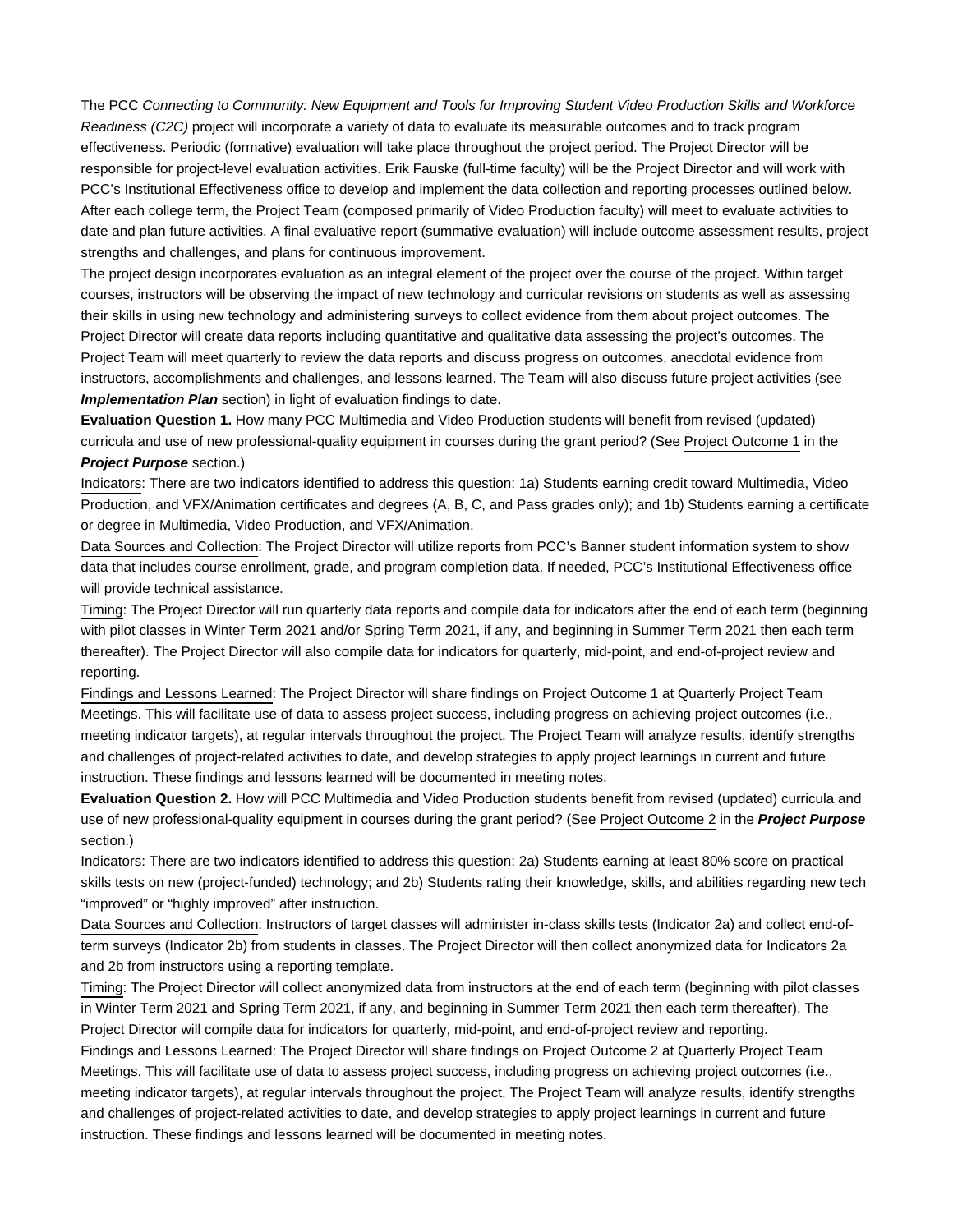**Evaluation Question 3.** Will programming created by PCC Multimedia and Video Production students using professionalquality equipment integrated into course curricula be appropriate for airing on community access channels? (See Project Outcome 3 in the **Project Purpose** section.)

Indicators: There are two indicators identified to address this question: 3a) Student projects (A/B roll documentaries, narratives, and other) completed; and 2b) Total hours of student productions aired on community access through OpenSignal.

Data Sources and Collection: Instructors will send the Project Director data on student projects completed in targeted courses and submitted to Open Signal. The Project Director will collect data on student programming broadcast on community access from Open Signal programming logs and records.

Timing: The Project Director will compile data for these indicators after the end of each term beginning in Winter Term 2021 or Spring Term 2021 (if pilot classes are offered) and in Summer Term 2021, then each term thereafter. The Project Director will also compile data for reporting to MHCRC as required.

Findings and Lessons Learned: The Project Director will include findings for Indicators 3a and 3b in quarterly data reports shared with the Project Team. See **Evaluation Question 1, Findings and Lessons Learned**, above for information on Quarterly Project Team Meetings. The Project Team will analyze results for Indicators 3a and 3b to inform assessment of progress toward project success and to determine if adjustments in instruction are needed to support completion of more quality student projects and facilitate more student programming being broadcast through Open Signal.

**Reporting.** The Project Director will submit interim reports to MHCRC as required that summarize project success in addressing Evaluation Questions and meeting Project Outcomes to that point. He will also include summaries of project strengths, challenges, and learnings in the report(s). At the end of the grant period, the Project Director will compile project data for the Project Team's review. They will use the data to assess overall project success. The team will also discuss strengths and challenges of the project overall and how to use project data and learnings to improve future instruction and related activities. The Project Director will then submit a Final Project Report to MHCRC that will be informed by the final team meeting discussion.

(This field has a character limit of 8000)

#### **Project Partners**

A "Project Partner" is defined as an organization that supplies cash or in kind resources and/or plays an active role in the planning and implementation of the project. You should present who your Project Partners are, their respective roles in the project, and specific contribution each partner will make to the project in the form of financial support, equipment, personnel, or other resources.

There are no formal Project Partners external to PCC for the Connecting to Community: New Equipment and Tools for Improving Student Video Production Skills and Workforce Readiness (C2C) project. However, the proposed project will partner with Open Signal to broadcast student-produced programming on community access channels. The project will also collaborate with internal PCC partners to support the project, faculty, and student participants. The Office of Institutional Effectiveness will provide information systems use support, technical advice, and project evaluation support. Offices such as Advising, Disability Services, and student resource centers (Multicultural Center, Women's Resource Center, etc.) will support recruiting PCC students for project courses and will offer student support resources for participants. PCC's Facilities Management Services will provide maintenance services. Multimedia and Video Production at PCC also partners with other departments to coordinate new video productions profiling various campus offices and activities (for example, PCC's Paralegal Department, Sonic Arts Program, Multicultural Resource Centers, Non-Credit Community Education program, and Athletics).

#### (This field has a character limit of 4000)

## **PROJECT FEASIBILITY SECTION includes: Technical Design, Implementation Plan, Organizational Capacity and Project Budget (see Final Application Budget form)**

#### **Technical Design**

The Technical Design should specify in detail the proposed technology and equipment to be employed; the rationale in selecting the particular technology; how the technical design supports the projects use of the community access channels; and the plans for maintaining and upgrading the system or equipment in the future.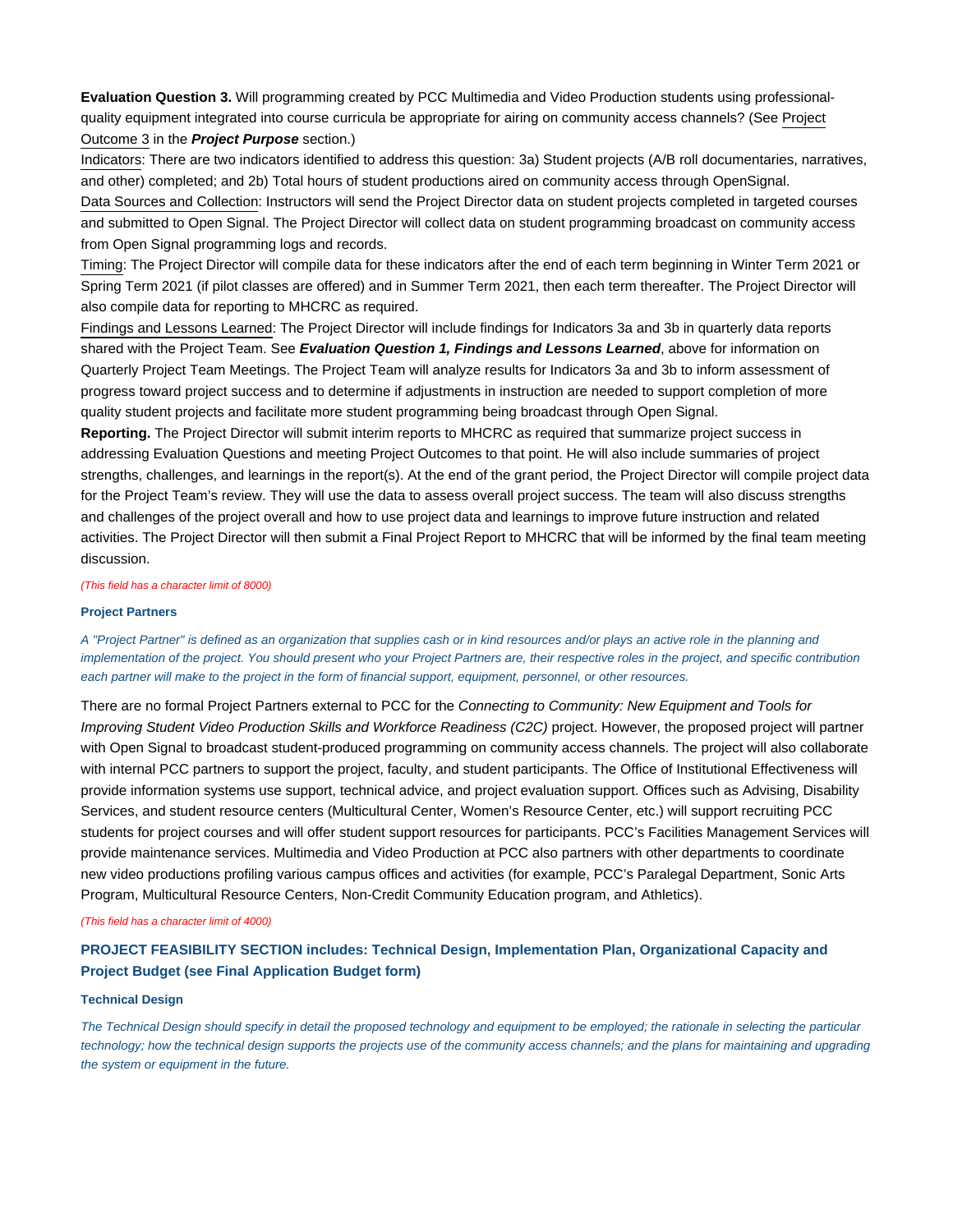## The PCC C2C project will expand on video production technology currently used at PCC by providing students with updated curricula and technology within existing and new courses.

New UHD/4K camera and recording technology will be integrated in five courses (MM 261, MM262, MM 263, MM 267, and MM 275) where students currently use high-definition Panasonic AG-HMC150 and AG-AC160 camcorders, and Canon C100 camcorders that do not match newer cameras (UHD, 4K) used by industry. This project will provide four new camcorder kits in durable cases for student use in the field or studio. Three bags (Porta Brace Semi-Rigid Cargo-Style) will include 4K/HD professional camcorders (Panasonic AG-CX350) with extra batteries and SD memory cards (64GB). Another case designed for the camcorder and accessories will include a cinematic camcorder (Canon Cinema EOS C300 Mark II camcorder body with touch focus kit - EF Mount), lenses (Canon EF-S 17-55mm f/2.8 IS USM; Rokinon 16mm T2.2 Cine), card reader for cFast, cFast memory cards (128GB), and batteries to facilitate faster and more accurate autofocusing learning experiences. The PCC C2C project will also provide a cinema camera kit (Canon C100 Mark II Cinema EOS with Dual Pixel CMOS AF) along with batteries and SD memory cards (64GB) in another cargo-style bag for learning industry camera tools and applying that to creating stories (documentary and narratives) that reflect their community. Students will be able to check out new industrystandard tripods to use with camcorder and camera kits: three two-stage aluminum tripods (Sachtler Ace M Fluid Head with mid-level spreader) and one carbon fiber tripod (Sachtler System FSB 8 Fluid Head with Sideload Plate, Flowtech 75 with midlevel spreader and rubber feet). Instructors will familiarize and train students on the new technology. Individuals and teams will be able to check out camcorder and camera setups and tripods from their instructor to complete student projects using the new gear.

Lighting technology will add LED options for the same five courses (MM 261, MM262, MM 263, MM 267, and MM 275). A new Kino Flo Diva-Lite LED 20 DMX 2-light kit with flight case will facilitate student learning experiences with lights that feature variable color temperature, multi-voltage power supply, and DMX control. Two chain-mounted overhead tungsten LED lights (Mole-Richardson 400W LED Spacelite 2) will provide the same color rendition and optics as 2K incandescent lights along with a 60° reflector that helps control where the light falls, one-channel DMX input/output with manual address selection for flickerfree dimming from 0-100%. Two half skirts for the Spacelight (Mole-Richardson Half Black Skirts) will provide students an opportunity for additional practice with professional lighting techniques. An additional LED lighting fixture kit (LiteGear LiteMat PLUS FOUR Hybrid Complete Kit-DC Gold Mount) will support student learning experiences with professional cinema lighting that is becoming industry standard. Finally, C2C proposes to acquire a grip/electric cart for lighting support (Backstage EZ-Load) for students to safely store and transport the technology in a horizontal position. The cart will also contribute to efficient and safe use of classroom, location, and studio spaces.

As part of its match, PCC will purchase a larger, permanent greenscreen and curtain system that will be used by studio, animation, and greenscreen/special effects classes. This will be integrated in six courses (MM 258, MM 261, MM262, MM 263, MM 267, and MM 275) as part of the PCC C2C project. Multimedia faculty have been depending on a single portable greenscreen system of 10-foot width to support student learning. It accommodates only one or two on-camera talent, shot from one direction. The new greenscreen system will support multiple talent, shooting from two directions. Expansion of greenscreen in PCC's studio learning/production facility is a significant enhancement to visual effects and animation learning opportunities that will support students seeking employment in these industries and PCC's new VFX/Animation program.

New animation technology will be integrated in two courses (MM 215 and MM 231). It will also be available for additional animation courses currently being planned. The project will provide ten 10.2" iPads (7th Gen, 128 GB) and bluetooth keypads (Dragonframe 4+) along with a dozen iPad tripods and iPad tripod mounts will be used as a low-stress and accessible platform to help students learn basic principles of stop-motion animation, a filmmaking technique in which objects are physically manipulated in small increments between individually photographed frames. Two DSLR camera and lens setups (Canon EOS 6D Mark II with EF 100mm f/2.8L Macro IS USM lens) with extra batteries, AC power adapters, tripods and USB controllers (Dragonframe 4) will be used by students to learn advanced workflows in stop-motion animation. Students will also use three armatures (plastic ModiBots) upon which students will build (using clay, plasticine, other media) miniature puppets/characters for animation, and five copy stands to support cameras for 2D animation of flat art. The project will also provide 20 desk lamps and bulbs for animation students to light stop-motion and 2D animation projects. The new animation technology along with studio improvements identified above will support students seeking new skills to address growing employment opportunities in animation and special effects industries and enhance the new VFX/Animation program.

Students will benefit from meaningful updates to professional-quality cameras, camcorders, lighting; studio improvements; and animation tech through the PCC C2C project. This will enable new learning opportunities in up-to-date production practices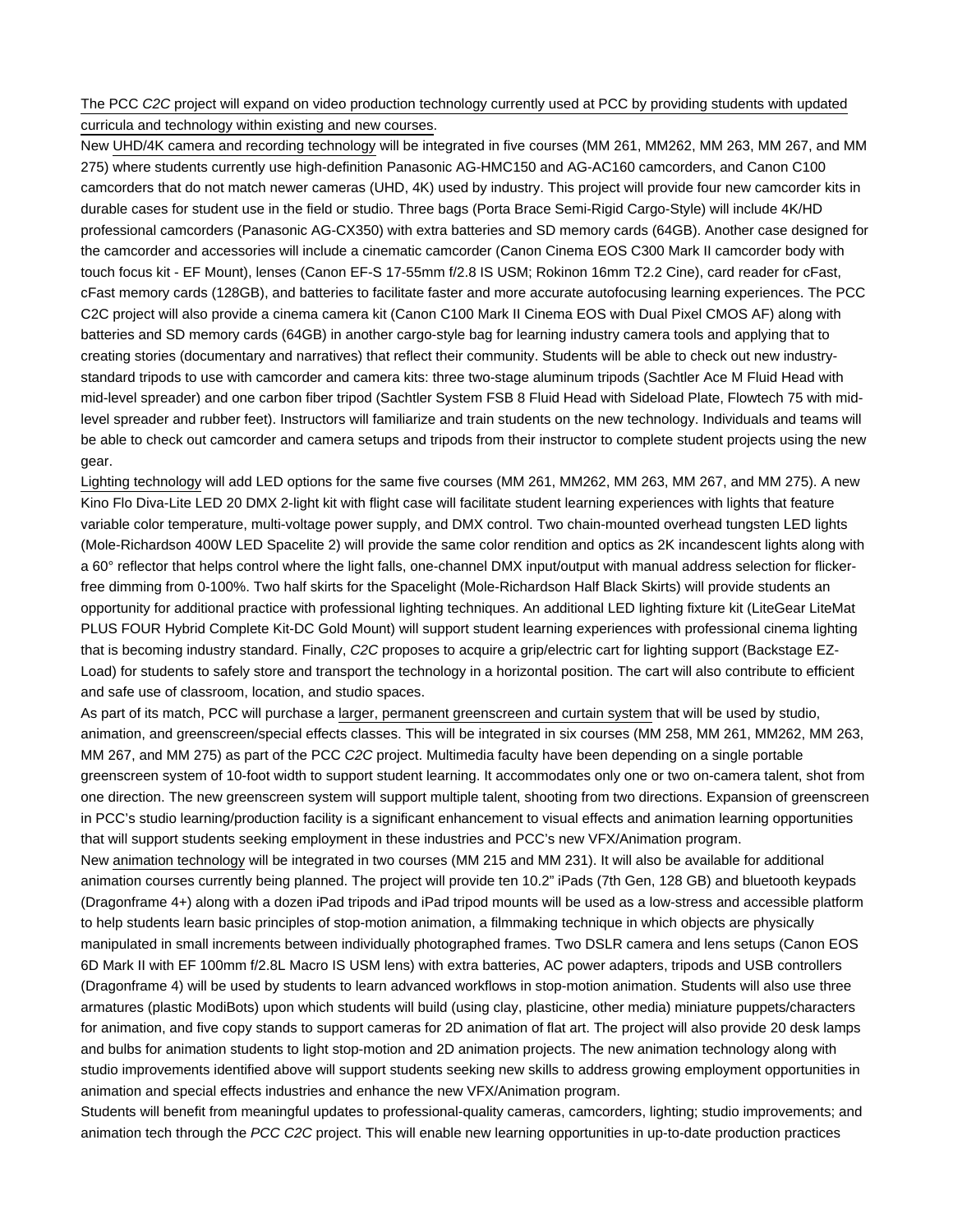using current 4K camera tech for distributions that require it; reframing and recomposing 4K to HD in editing; creating better composites of animation, green screened actors, and backgrounds; learning contemporary energy-efficient lighting technology; and expanded learning in special effects and animation. This technology will build on upgrades of camcorders, monitoring, and lighting accomplished as part of PCC's earlier Expanding Horizons by Developing Video Production Skills project (funded by MHCRC) by updating systems in use in more advanced video production instruction to recording UHD/4K.

PCC's C2C project will revise curricula/instruction in eight courses total to integrate the new technology discussed above. Although instructors will not need additional (formal) training and education to develop curricula integrating new technology into courses, informal peer training and curriculum discussions will take place among Multimedia faculty and staff. The project timeline has technology acquisition/assembly/installation taking place in summer and fall of 2020, followed by faculty/staff training as well as curriculum revision to integrate technology in student learning.

The project's technical design supports the use of community access channels by building on PCC's existing relationship with Open Signal, thereby broadening and deepening the community engagement of students in video production courses. The project's commitment to establishing consistency in PCC's relationship with Open Signal will have student and community benefits past the project's end because the relationship between PCC and Open Signal will be sustained into the future. The relationship with Open Signal, including PCC faculty maintaining Producer Agreements with Open Signal for student projects, will create a consistent flow of student projects to community access. For students, this will promote greater awareness of community access programming needs and opportunities. The project will help students understand the potential for community benefits through their productions.

PCC possesses significant infrastructure and staffing to sustain the accomplishments and impacts of the C2C project into the future. PCC employs lab technicians, teaching assistants, and faculty with industry experience to support student learning in video production courses, including routine maintenance to sustain equipment. Faculty and staff maintain tech on a daily basis, with the goal of keeping gear in the hands of students rather than on the shelf. Despite their best efforts, the technology is subject to hard use. This is true of any multi-user environment. In addition to daily maintenance, Multimedia and Video Production also employs an independent video engineer for repairs as needed and regularly cycles broken technology to manufacturers' service departments for repair. Funding for maintenance of facilities and existing technology is supported through PCC's Multimedia department budget. Department, campus, and institutional approval for the C2C project and grant proposal represents PCC's commitment to maintaining technology purchases after the project/grant ends.

(This field has a character limit of 10000)

#### **Proposed Project Start and End Date:**

Projects may include timelines of up to 36 months.

**Proposed Start Date (month/year)** July/2020

**Proposed End Date (month/year) June/2022** 

**Implementation Plan**

The Implementation Plan should include major tasks and milestones in addition to detailed tasks needed to successfully implement the project.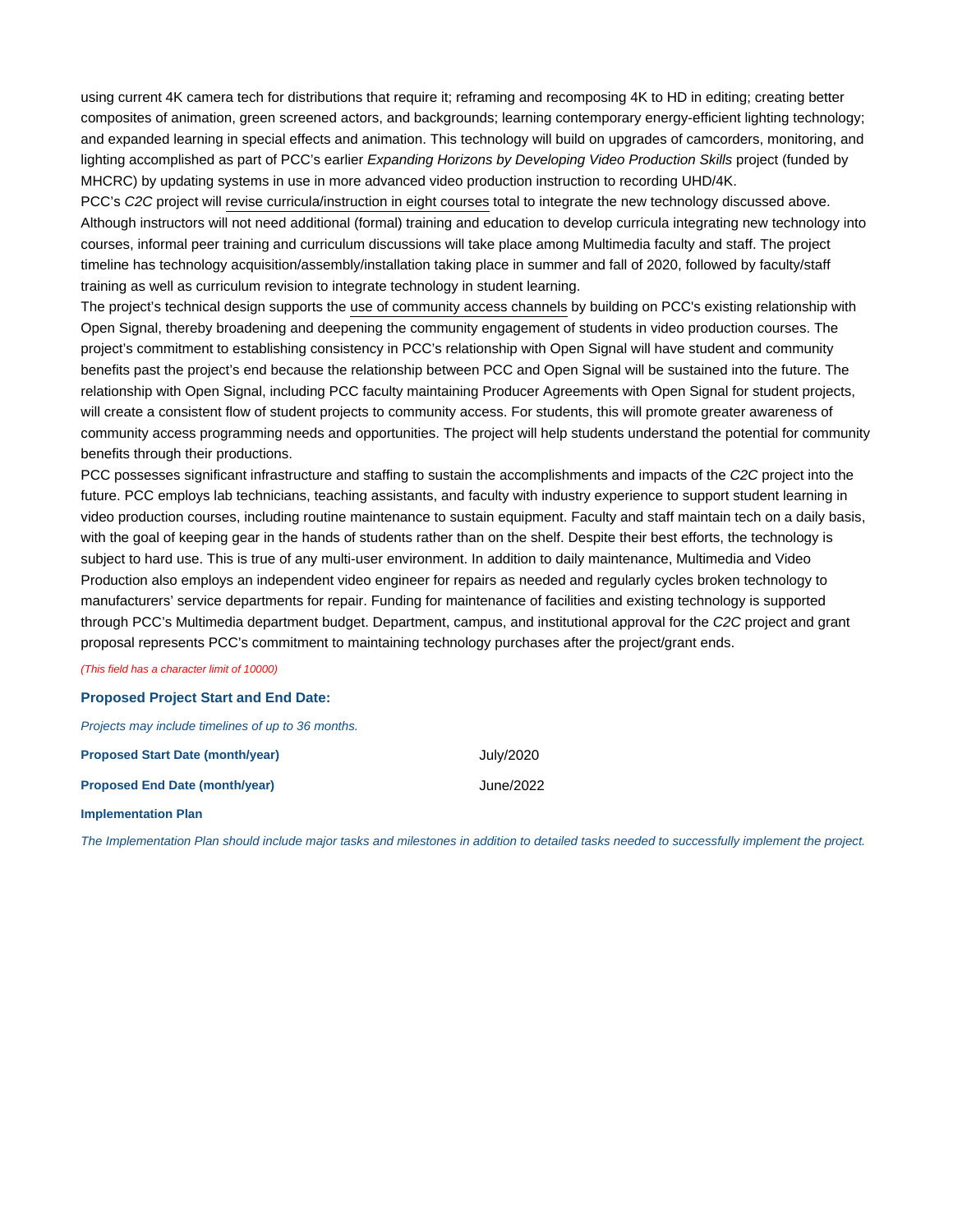The PCC Connecting to Community: New Equipment and Tools for Improving Student Video Production Skills and Workforce Readiness (C2C) project will be led by PCC Multimedia and Video Production faculty. The core of the Project Team will be the instructors who teach the eight courses targeted by the project. In addition to serving on the Project Team, they will be responsible for curricular revisions needed to integrate the project's new tech into the courses they teach (see below). Erik Fauske and Seth Bloombaum will continue to lead the project planning phase and Erik will serve as the Project Director. Beth Fitzgerald (see below), as Multimedia and Video Production's Department Chair, will provide administrative coordination regarding course offerings, curricula updates, and faculty.

PCC's Multimedia and Video Production course schedule has been affected by the state-wide restrictions on meeting in large groups, and the governor's directives for higher education institutions. At the time of application, Spring Term 2020 (May-June), Multimedia is offering three of the courses listed in this application, a full schedule of prerequisite courses, and three related courses in Video Production. The course schedule in Summer Term 2020 will be lighter, as would be normal in any summer term. Because of the current restrictions and uncertainty over whether future terms might need to be offered remotely, the C2C project timeline has been adjusted some for the period from July 1, 2020 through Spring Term 2021 to allow more time for equipment and technology acquisition, assembly, and installation as well as faculty preparation to integrate use of new equipment and technology in their courses. These changes are noted as applicable throughout this application (see

**Implementation Plan, Timeline** for a summary of project activities). PCC Multimedia and Video Production is currently reviewing check-out procedures to accommodate social distancing guidelines. Video tutorials will be created to accommodate remote learning of the equipment. Because of the current work to adapt to remote instruction when required, Multimedia and Video Production expects that it will be possible to adapt instruction should it be necessary to comply with restrictions and begin offering revised courses for the C2C project in Winter Term 2021.

Erik Fauske is the Multimedia Department's full-time lead Video Production faculty member and will serve as the C2C Project Director. He teaches intro, intermediate, and advanced pre-, principle-, and post-production courses. Erik is the Video Producer for the PCC Media team. He develops, directs, and films projects for PCC's clientele (offices, departments, student organizations, etc.). He has a background in documentary, narrative, and live event productions and works with Multimedia student interns on PCC productions to build industry skills. Of the target courses for the project, he teaches MM 261 Video Production II and MM 262 Video Production III. Erik will carry out curriculum revisions to integrate new tech/equipment for the two courses prior to course offerings. He will integrate new camera (camcorder), studio, and lighting equipment/tech into MM 261 and MM 262. Erik will then teach the revised courses for the first time in Summer Term 2021 (MM 261) and Fall Term 2021 (MM 262). If circumstances permit, he will pilot the use of new tech within MM 261 in Winter Term 2021 and/or MM 262 in Spring Term 2021.

Seth Bloombaum is a part-time faculty member and the Dual Credit Faculty Liaison for the Multimedia Department at PCC. He was the Project Director for PCC's previous MHCRC-funded project and co-lead for planning the C2C project. In addition to his faculty role in video classes he has developed, coordinated and edited new curriculum in video production, game development, creative coding, visual effects, animation, and UAS/Drone courses, certificates, and degrees. He will support faculty in curriculum revisions to integrate new camcorder, camera, and lighting tech for all courses in this project. He is an Open Signal producer, and will continue to facilitate broadcast of student projects on Community Access channels. Seth is an award-winning producer/director with more than 35 years of industry experience in creating video and events for a variety of clients, including many Fortune 500 companies. He joined PCC in 1999 as an Industry Advisory Board member, and is currently teaching UAS, video, and digital media production at PCC and Northwest Documentary.

Beth Fitzgerald (full-time PCC faculty member) is the PCC Cascade Multimedia Department Chairperson. Beth's multimedia talents include live productions and video experience. She provides overall coordination of Multimedia and Video Production instruction and related activities. She will provide advice and assistance to the project regarding course revisions (curriculum development).

Scott Ballard teaches MM 263 Cinematography/Lighting up to twice each academic year. He will be responsible for curriculum revisions in order to integrate new camcorder, camera, curtain/greenscreen system, and lighting tech (equipment) into MM 263 by Fall Term 2021 and will teach the revised course for the first time in Winter Term 2022. If circumstances permit, he will pilot the use of new tech within MM 263 in Winter Term 2021. Scott is an award-winning Portland-based Director, Producer, and Director of Photography. His credits include Director of Photography for nine feature films, producer of six feature films, and Writer/Director/Producer of three feature films. His most recent work has won multiple nominations and awards in film festivals worldwide. Currently, he is producing a feature-length documentary, and is in pre-production for a documentary series and for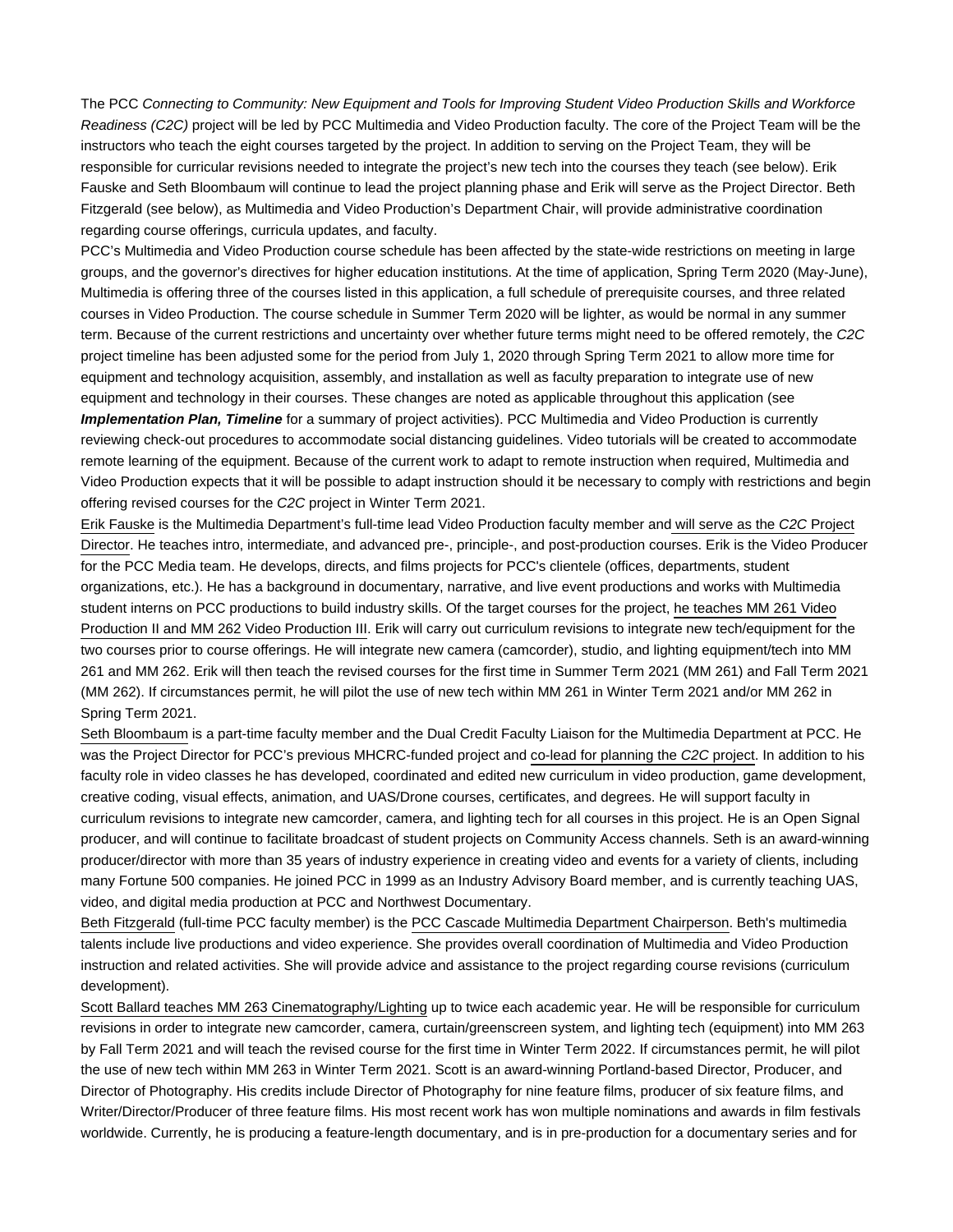his fourth narrative feature film. He teaches at PCC, NW Film Center, and Portland State University.

Kevin Forrest teaches MM 275 Music Video up to twice each academic year. He works closely with Erik Fauske, J Bills, Chris Dreger, and Scott Ballard in supporting student crews in Multimedia and Video Production in addition to teaching. Kevin will be revising MM 275 in Summer Term 2021 to integrate new video monitoring and lighting tech (equipment) and will teach the revised course for the first time in Fall Term 2021. If circumstances permit, he will pilot the use of new tech within MM 275 in Spring Term 2021. Kevin is a freelance director, cinematographer, and independent filmmaker who is part of the Great Notion Filmmakers Collective. His recognized ability to create stunning visual images has gained him entry into numerous national film festivals.

John-Michael "J" Bills teaches MM 267 Special Effects: Greenscreen. J will be revising MM 267 by Winter Term 2022 to integrate the new curtain/greenscreen system and lighting tech (equipment) and will teach the revised course for the first time in Spring Term 2022. If circumstances permit, he will pilot the use of new tech within MM 267 in Spring Term 2021. He is a filmmaker and graphic designer who began his career in Kansas City and New York as a Compositor and 2D Supervisor, including at artist collective Psyop by day while teaching compositing & VFX (visual effects) at the School of Visual Arts by night. He later worked at Weta Digital on the Lord of the Rings trilogy, King Kong, Avatar, X-Men 3, Iron Man 3, and Man of Steel. Locally, he has worked on Laika and Gus Van Sant projects such as Coraline, Virginia, and ParaNorman, and NBC's Grimm.

Chris Dreger teaches MM 215 Stop-Motion Animation I, MM 231 2D Animation I, and MM 258 Video Compositing & Editing II. He will be revising these courses to integrate the new stop-motion iPad tablets, cameras, copy stands, and armatures for use in Winter Term 2021 and greenscreen systems in Spring Term 2021. Chris has been successfully teaching college courses for over 16 years, and is unique in having taught and worked in both traditional fine arts and digital commercial arts for over 25 years. He works in video production and post-production, including compositing & VFX, shooting, editing, color correction, and animation for clients such as Oregon Public Broadcasting, Three Flames Pictures, Bent Image Lab, and Whitehorse Interactive. At the time of PCC's MHCRC Pre-Application submission, the plan was to have training and curriculum revisions completed to start piloting the use of technology in some classes as early as Winter Term 2021. Due to the COVID-19 crisis and continuing uncertainty (at this time) regarding PCC course offerings and modalities beyond Fall Term 2020, those plans have been revised (see Implementation Timeline below) to allow for more time for preparation by faculty before student use of new technology. This new timing calls for the project to be fully-implemented in classes beginning Summer Term 2021. This will still allow for a full year (Summer 2021 though Spring 2022) for implementation of the project and outcomes tracking, but has led to more conservative projections of student impact than those included in the C2C Pre-Application.

The overall implementation plan for the proposed project (see the **Implementation Timeline** below) will involve acquisition of equipment and integration of new equipment into course curricula in advance of offering the target courses with revised curricula. The first class offering will be MM 231, MM 261, and MM 263 in Summer Term 2021. All three of these courses are usually offered twice per year (winter and summer). If circumstances permit, some or all of these three courses will pilot the use of new tech with students in Winter Term 2021. Faculty will become familiar with new equipment/tech and begin planning for integration of tech in their classes beginning in Fall Term 2020. They will complete curricular revisions to integrate the new tech in their classes before the first offering of the class as part of this project. In some cases (such as MM 261 and MM 262) this might occur as early as Winter Term 2021, but the project implementation plan calls for class offering Summer Term 2021 through Spring Term 2022 regardless of faculty ability to pilot use of tech in Winter 2021 and/or Spring Term 2021. Classes incorporating curricular revisions are scheduled to be offered at least twice in Summer 2021 through Spring 2022 except for MM 215 and MM 267 (offered only in Spring Term). Multimedia and Video Production students will produce student projects in MM 215, 261, 262, 267, and 275 that will be submitted by faculty to Open Signal for broadcasting on a community access channel.

The **Implementation Timeline** below for PCC's C2C project provides a chronological overview of project implementation, including major tasks, milestones, and detailed tasks of the project. Project evaluation plans are integrated with implementation plans throughout the project (see the **Evaluation Plan** section for more information). Instructors will carry out activities related to project evaluation within their classes each term after the first revised offering. These activities will include assessing students on their knowledge, skills, and abilities related to new tech as well as administering student surveys to collect data on student perceptions of learning in revised classes. Instructors will forward data from their class(es) to the Project Director at the end of each term and will participate in Quarterly Project Team Meetings to discuss aggregated data from the previous term, cumulative data, and progress on meeting project outcomes. A Final Project Team Meeting will also provide faculty with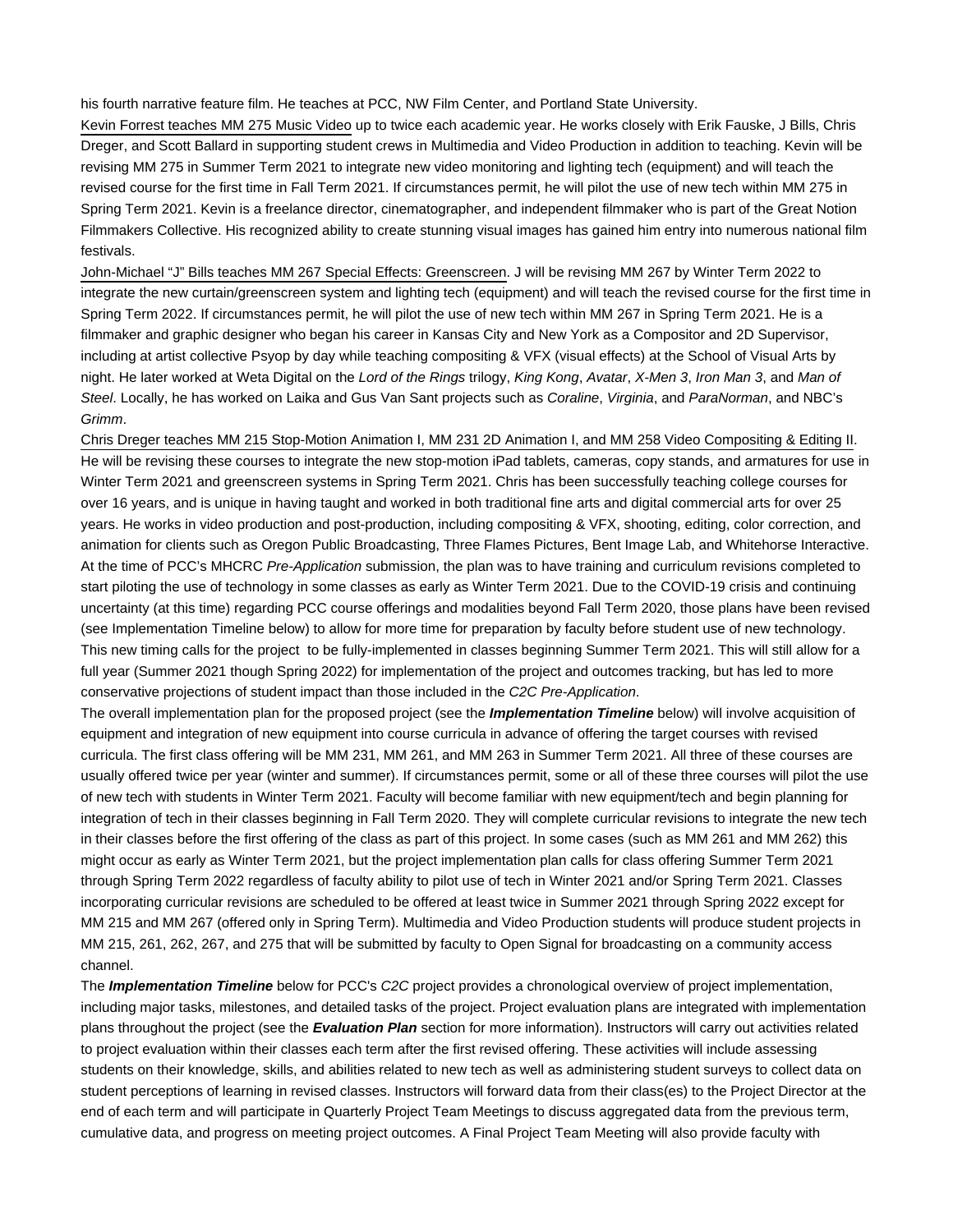opportunities to discuss and document accomplishments, challenges, and lessons learned through the project to inform continuing success for Multimedia and Video Production students in classes and careers.

| <b>Implementation Timeline</b>                                                                                                                                                                                       |                                                                                                                                                    |  |
|----------------------------------------------------------------------------------------------------------------------------------------------------------------------------------------------------------------------|----------------------------------------------------------------------------------------------------------------------------------------------------|--|
| Timeline                                                                                                                                                                                                             | Major Tasks/Milestones                                                                                                                             |  |
| <b>Detailed Tasks</b>                                                                                                                                                                                                | Responsible                                                                                                                                        |  |
|                                                                                                                                                                                                                      | <b>Technology (Equipment) Acquisition Begins</b>                                                                                                   |  |
| Summer Term 2020                                                                                                                                                                                                     | Project Director (in collaboration with Multimedia and Video<br>Production faculty, staff, and Chair) will order project<br>equipment.             |  |
| Project Director (Fauske)                                                                                                                                                                                            | Assembly and Installation of New Technology (Equipment)<br>Begins                                                                                  |  |
| Assembly of cameras, camcorders, tripods, and iPads with<br>accessories; curtain/screen system installation; lighting<br>assembly and installation                                                                   | Multimedia Faculty and Technical Staff                                                                                                             |  |
|                                                                                                                                                                                                                      | Technology (Equipment) Acquisition Completed [Milestone]                                                                                           |  |
|                                                                                                                                                                                                                      | Project Director (in collaboration with Multimedia and Video<br>Production faculty, staff, and Chair) will order project<br>equipment.             |  |
|                                                                                                                                                                                                                      | Project Director (Fauske)                                                                                                                          |  |
| lFall Term 2020                                                                                                                                                                                                      | Assembly and Installation of New Technology (Equipment)<br>Continues                                                                               |  |
|                                                                                                                                                                                                                      | Assembly of cameras, camcorders, tripods, and iPads with<br>accessories; curtain/screen system installation; lighting<br>assembly and installation |  |
| Multimedia Faculty and Technical Staff                                                                                                                                                                               | Preparation for Integration in Classes (curriculum development)<br>Begins                                                                          |  |
| Faculty will learn about and become acquainted with use of<br>new equipment/ tech and explore potential uses for student<br>learning                                                                                 | Multimedia Faculty and Technical Staff                                                                                                             |  |
| <b>Evaluation Activities</b>                                                                                                                                                                                         | Instruments and processes for collection and analysis of<br>students data are finalized                                                            |  |
|                                                                                                                                                                                                                      | Project Director (Fauske), Project Team                                                                                                            |  |
| Quarterly Project Team Meeting to review activities and<br>assessment data for summer and fall, identify accomplishments Project Director (Fauske), Project Team<br>and challenges, plan for future activities, etc. |                                                                                                                                                    |  |
| January 2020                                                                                                                                                                                                         | Evaluation Activity                                                                                                                                |  |
| Project Director Submits Semi-Annual (6 month) Progress<br><b>Report to MHCRC</b>                                                                                                                                    | Project Director (Fauske)                                                                                                                          |  |
|                                                                                                                                                                                                                      | Assembly and Installation of New Technology (Equipment)<br>Completed [Milestone]                                                                   |  |
| <b>Winter Term 2021</b>                                                                                                                                                                                              | Assembly of cameras, camcorders, tripods, and iPads with<br>accessories; curtain/screen system installation; lighting<br>assembly and installation |  |
|                                                                                                                                                                                                                      | Multimedia Faculty and Technical Staff                                                                                                             |  |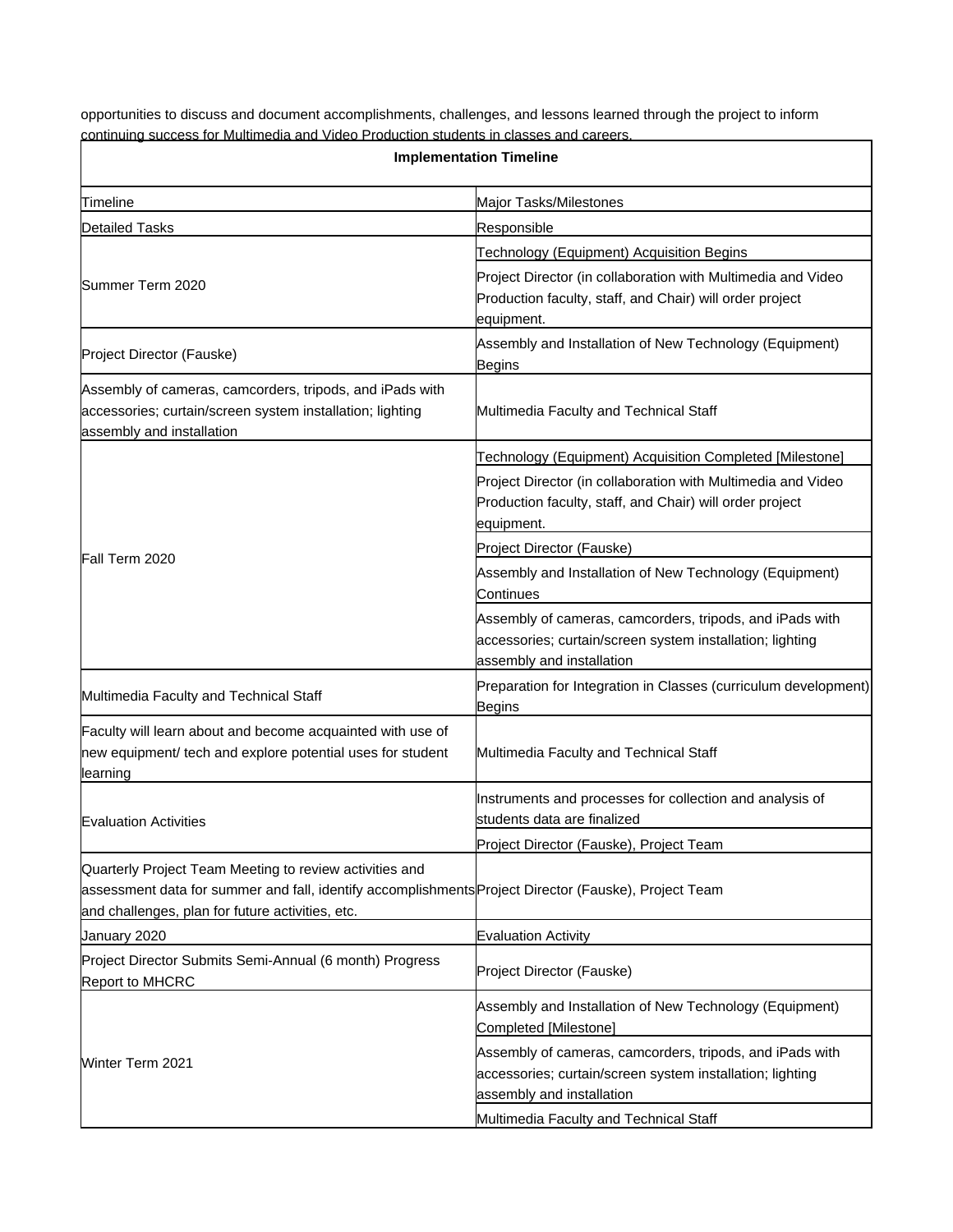|                                                                                                                                                                  | Preparation for Integration in Classes (curriculum development)<br>Continues                                                 |
|------------------------------------------------------------------------------------------------------------------------------------------------------------------|------------------------------------------------------------------------------------------------------------------------------|
|                                                                                                                                                                  | Faculty will learn about and become acquainted with use of<br>new technology and explore potential uses for student learning |
| Multimedia Faculty and Technical Staff                                                                                                                           | Possible piloting of MM 231, MM 261, and/or MM 263                                                                           |
| If feasible, faculty will pilot teaching a revised course(s)                                                                                                     | Multimedia Faculty                                                                                                           |
| Data Collection (if pilot courses offered)                                                                                                                       | Faculty collect data on students in target classes and forward<br>to Project Director at end of term                         |
| Instructors                                                                                                                                                      | Evaluation Activity                                                                                                          |
| Quarterly Project Team Meeting to review activities and<br>assessment data to date, identify accomplishments and<br>challenges, plan for future activities, etc. | Project Director (Fauske), Project Team                                                                                      |
|                                                                                                                                                                  | Preparation for Integration in Classes (curriculum development)<br>Concludes [Milestone]                                     |
|                                                                                                                                                                  | Faculty will learn about and become acquainted with use of<br>new tech and explore potential uses for student learning       |
| Spring Term 2021                                                                                                                                                 | Multimedia Faculty and Technical Staff                                                                                       |
|                                                                                                                                                                  | Curricular Development (integration of new equipment) for<br>courses to be offered Summer 2021                               |
|                                                                                                                                                                  | Curricula for MM 231, MM 261, and MM 263 updated and<br>revised to integrate new tech                                        |
| Multimedia Faculty                                                                                                                                               | Possible piloting of MM 215, MM 258, MM 262, MM 267, and/or<br>MM 275                                                        |
| If feasible, faculty will pilot teaching a revised course(s)                                                                                                     | Multimedia Faculty                                                                                                           |
| Data Collection (if pilot courses offered)                                                                                                                       | Faculty collect data on students in target classes and forward<br>to Project Director at end of term                         |
| Instructors                                                                                                                                                      | <b>Evaluation Activity</b>                                                                                                   |
| Quarterly Project Team Meeting to review activities and<br>assessment data to date, identify accomplishments and<br>challenges, plan for future activities, etc. | Project Director (Fauske), Project Team                                                                                      |
| June 2021                                                                                                                                                        | <b>Evaluation Activity</b>                                                                                                   |
| Project Director Submits Semi-Annual (6 month) Progress<br><b>Report to MHCRC</b>                                                                                | Project Director (Fauske)                                                                                                    |
|                                                                                                                                                                  | Beginning of Full Implementation Phase of C2C [Milestone]                                                                    |
|                                                                                                                                                                  | All target courses offered this term and after will be updated                                                               |
|                                                                                                                                                                  | and revised to integrate new technology                                                                                      |
| Summer Term 2021                                                                                                                                                 | Project Director (Fauske), Project Team                                                                                      |
|                                                                                                                                                                  | Classes Offered with New Equipment Use Integrated                                                                            |
|                                                                                                                                                                  | Updated (revised) courses (MM 231, MM 261, and MM 263)<br>offered                                                            |
| Multimedia Faculty                                                                                                                                               | Curricular Development for Fall 2021 Courses                                                                                 |
| Curricula for courses (MM 258, MM 262, and MM 275) updated                                                                                                       |                                                                                                                              |
| and revised to integrate new tech                                                                                                                                | Multimedia Faculty                                                                                                           |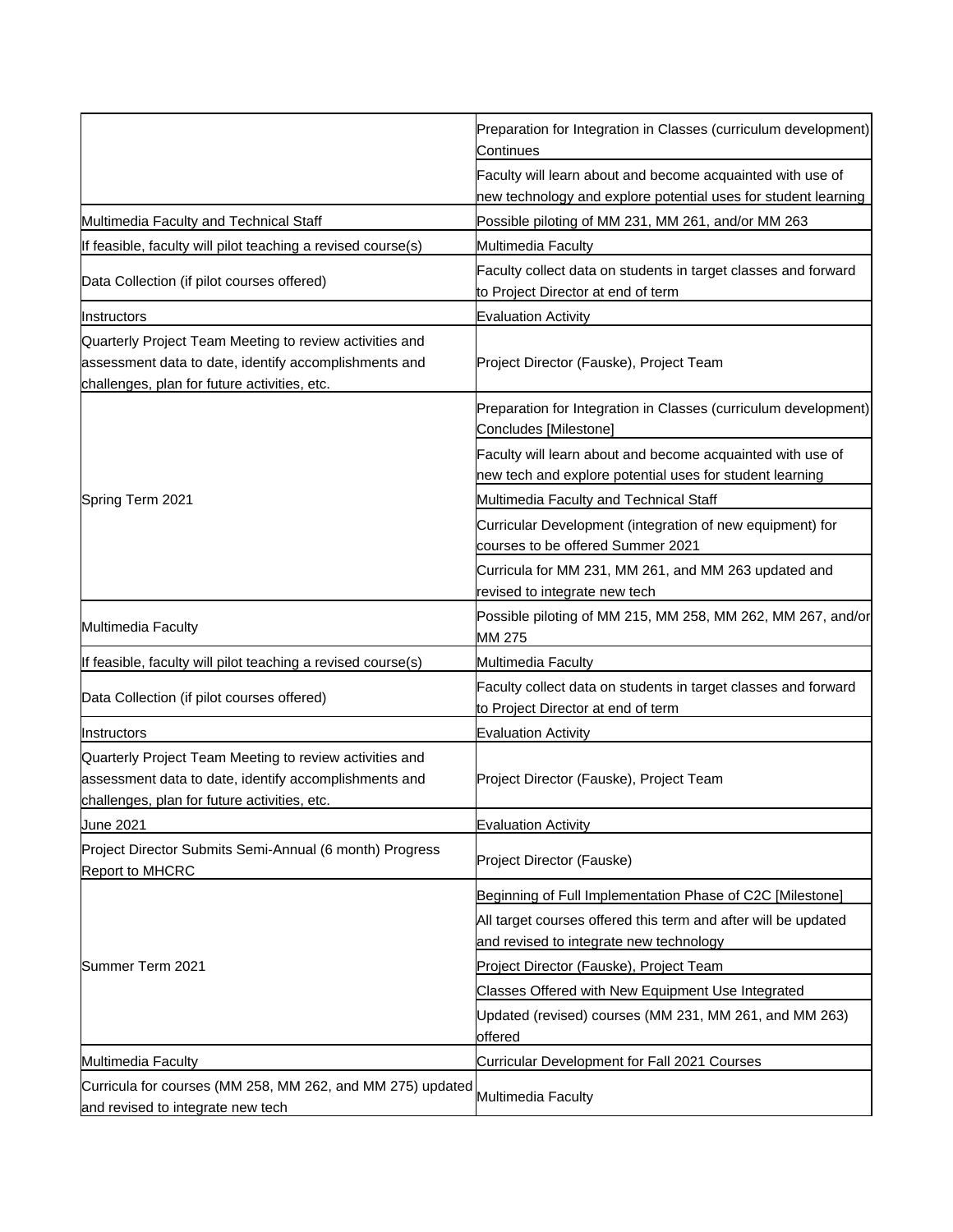|                                                                                                                                                                  | Project Director (Fauske), Project Team                                                      |
|------------------------------------------------------------------------------------------------------------------------------------------------------------------|----------------------------------------------------------------------------------------------|
| Faculty collect data on students in target classes and forward<br>to Project Director at end of term                                                             | Multimedia Faculty                                                                           |
|                                                                                                                                                                  | Classes Offered with New Equipment Use Integrated                                            |
| Fall Term 2021                                                                                                                                                   | Updated (revised) courses (MM 258, MM 262, and MM 275)<br>offered                            |
|                                                                                                                                                                  | Multimedia Faculty                                                                           |
| Project Director gathers and organizes data to date and creates<br>reports for Project Team                                                                      | <b>Evaluation Activities</b>                                                                 |
| Project Director (Fauske)                                                                                                                                        |                                                                                              |
| Quarterly Project Team Meeting to review activities and<br>assessment data to date, identify accomplishments and<br>challenges, plan for future activities, etc. | Project Director (Fauske), Project Team                                                      |
| Faculty collect data on students in target classes and forward<br>to Project Director at end of term                                                             | Multimedia Faculty                                                                           |
| January 2022                                                                                                                                                     | <b>Evaluation Activity</b>                                                                   |
| Project Director Submits Semi-Annual (6 month) Progress<br>Report to MHCRC                                                                                       | Project Director (Fauske)                                                                    |
|                                                                                                                                                                  | Classes Offered with New Equipment Use Integrated                                            |
|                                                                                                                                                                  | Updated (revised) courses (MM 231, MM 261, and MM 263)<br>offered                            |
| Winter Term 2022                                                                                                                                                 | Multimedia Faculty                                                                           |
|                                                                                                                                                                  | Curricular Development for Project Completed [Milestone]                                     |
|                                                                                                                                                                  | Curricula for courses (MM 215 and MM 267) updated and<br>revised to integrate new technology |
| Multimedia Faculty                                                                                                                                               |                                                                                              |
| Project Director gathers and organizes data to date and creates<br>reports for Project Team                                                                      | <b>Evaluation Activities</b>                                                                 |
| Project Director (Fauske)                                                                                                                                        |                                                                                              |
| Quarterly Project Team Meeting to review activities and<br>assessment data to date, identify accomplishments and<br>challenges, plan for future activities, etc. | Project Director (Fauske), Project Team                                                      |
| Faculty collect data on students in target classes and forward<br>to Project Director at end of term                                                             | Multimedia Faculty                                                                           |
|                                                                                                                                                                  | Classes Offered with New Equipment Use Integrated                                            |
| Spring Term 2022                                                                                                                                                 | Updated (revised) courses (MM 215, MM 258, MM 262, MM<br>267, and MM 275) offered            |
|                                                                                                                                                                  | Multimedia Faculty                                                                           |
| Project Director gathers and organizes data to date and creates                                                                                                  |                                                                                              |
| reports for Project Team                                                                                                                                         | <b>Evaluation Activities</b>                                                                 |
| Project Director (Fauske)                                                                                                                                        |                                                                                              |
| Quarterly Project Team Meeting to review activities and<br>assessment data to date, identify accomplishments and<br>challenges, plan for future activities, etc. | Project Director (Fauske), Project Team                                                      |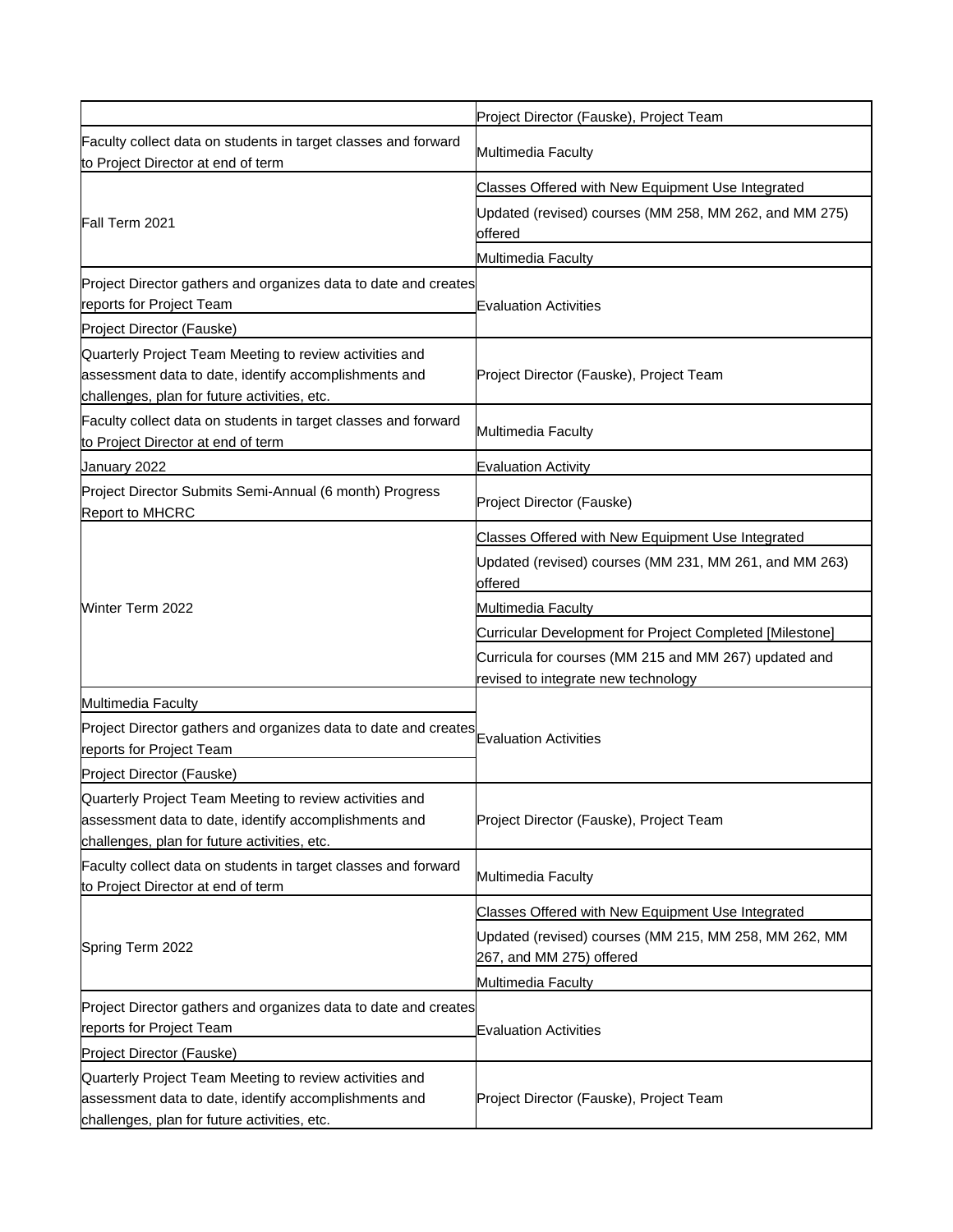| Faculty collect data on students in target classes and forward<br>to Project Director at end of term                                                                     | Multimedia Faculty                       |
|--------------------------------------------------------------------------------------------------------------------------------------------------------------------------|------------------------------------------|
| Late June 2022                                                                                                                                                           | Summative Project Evaluation [Milestone] |
| Project Director gathers and organizes data to date and creates<br>Project Director (Fauske)<br>reports for Project Team                                                 |                                          |
| Final Project Team Meeting to review activities and<br>assessment data to date for project, identify accomplishments<br>and challenges; plan for future activities, etc. | Project Director (Fauske), Project Team  |
| <b>July 2022</b>                                                                                                                                                         | Final Report Due [Milestone]             |
| Final grant report on grant activities due to MHCRC                                                                                                                      | <b>Project Director (Fauske)</b>         |

### (This field has a character limit of 21000)

## **Organization Capacity**

The applicant should demonstrate the Organization's capacity to successfully integrate the project into the organization.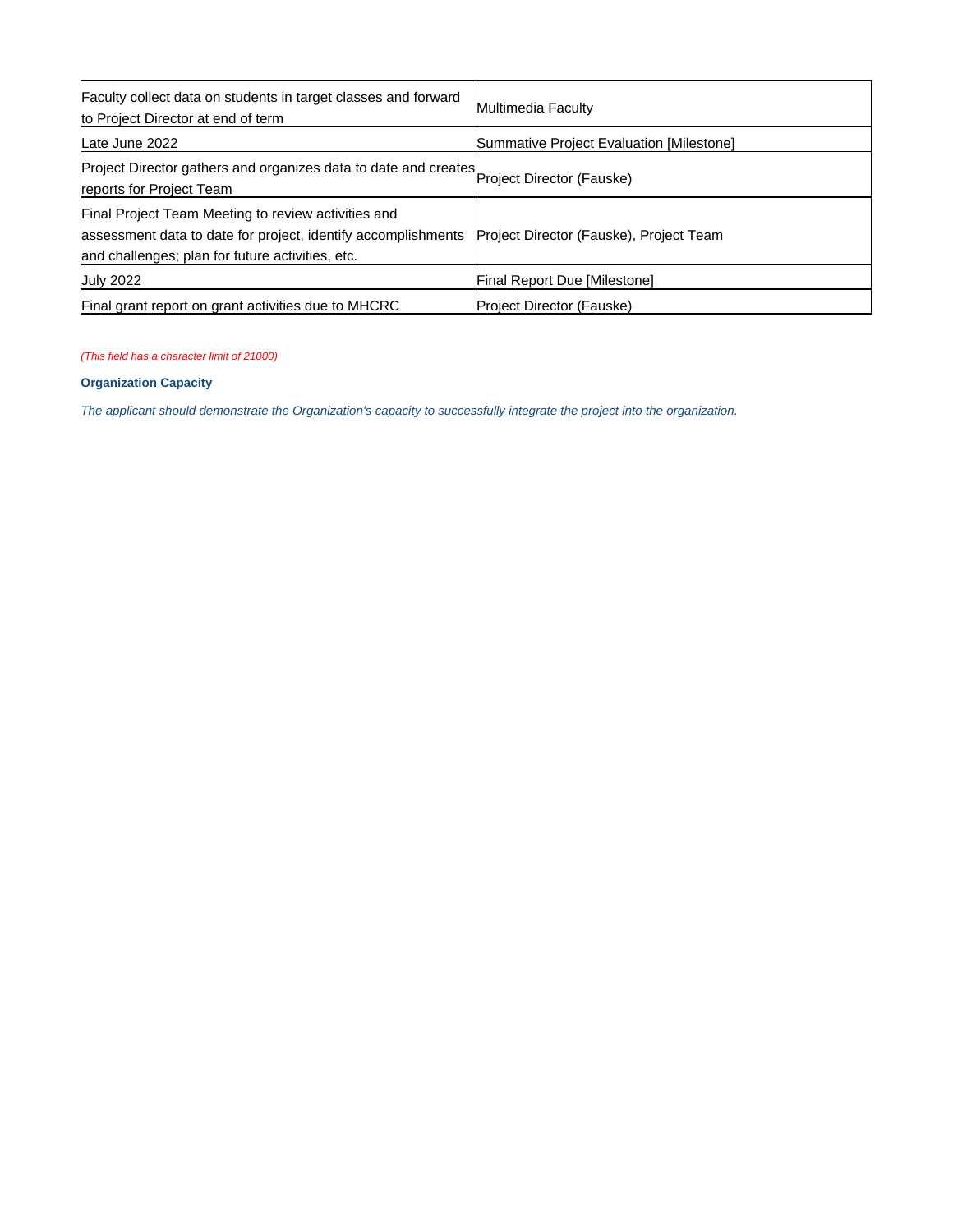PCC possesses the organizational capacity to successfully integrate the Connecting to Community: New Equipment and Tools for Improving Student Video Production Skills and Workforce Readiness (C2C) project into the Multimedia and Video Production program at Cascade Campus and into the institution. Multimedia and Video Production instructors Seth Bloombaum (part-time faculty) and Erik Fauske (full-time faculty) led project planning activities. Other Multimedia and Video Production faculty will participate on the Project Team (see Implementation Plan above for more information on faculty involved). The project is supported by the PCC Cascade Multimedia Department Chair, Beth Fitzgerald; PCC Cascade Arts and Professions Division Dean, Dan Wenger; PCC Cascade Dean of Instruction, Kurt Simonds; PCC Cascade President, Dr. Karin Edwards; and PCC District administrators. The PCC President's Cabinet approved the proposed project at its meeting on May 8, 2020. PCC's commitments to the C2C project are manifested in the matching funds being provided specific for this project and in additional resources (infrastructure) that support all PCC students and faculty that were not quantified in the total project budget. The Arts and Professions Division is allocating in-kind staffing (match) to support the coordination of the project by Erik Fauske as the Project Director. PCC has a funding process to support the curriculum revision needed to integrate new technology as well as to maintain the equipment after installation. Multimedia and Video Production is supported by a 2,000 square foot acoustically treated studio classroom with adjacent secure storage that is accessible only to faculty and staff. The program has been offering instruction leading to accredited certificates and degrees since 2006. As part of PCC's support, PCC's Institutional Effectiveness office will provide technical advice, and assistance as needed, to the Project Director regarding data collection, reporting, and interpretation for the project.

Fiscal management for the PCC C2C project will be performed in accordance with federal, state, and institutional policies. PCC uses accounting procedures consistent with generally accepted accounting principles, applicable state and federal laws, including FERPA, and Uniform Grant Guidelines relating to grant-funded programs. PCC has a specialized Contracts and Grants Accounting Office, staffed by professional accountants, who are responsible for all accounting and billing related to grant programs. An accountant will be assigned to work closely with the Project Director to ensure effective fiscal management. Staff members ensure that appropriate accounting practices and fiscal controls are used. Only purchases directly attributable to a program are charged to that program and discrete accounting records are maintained for grant expenditures. PCC has an annual external audit and internal reviews of grant programs are also conducted to ensure appropriate administrative and fiscal management. The PCC Grants Office also supports project directors once a grant is awarded. A Post-Award Grants Officer is available to assist with initial grant implementation and reporting as needed.

After the C2C project ends, PCC faculty and staff will maintain revised curriculum, technology, and equipment. All of the target courses for the project (MM 215, MM231, MM 258, MM 261, MM 262, MM 263, MM 267, and MM 275) are taught one or two times per year, so the impact of the new technology plus curricular revisions that are part of the project will be felt after the project's end, including more educational opportunities in special effects and animation. Student projects will continue to be produced and aired through Open Signal (community access) and PCC TV (educational television). In fact, Multimedia and Video Production expects that the integration of updated gear for instructional use and student projects as well as improved community connections and programming through Open Signal will encourage increased interest in Multimedia and Video Production at PCC that will lead to larger enrollment in classes and more community-oriented student programming on public access. Multimedia and Video Production also expects that the project will improve the quality of program graduates and professional employment prospects of those graduates beyond the grant period.

(This field has a character limit of 5500)

## **Measurable Project Outcomes**

**What project outcomes do you hope to achieve for the identified community or targeted beneficiaries through the use of the proposed technology?**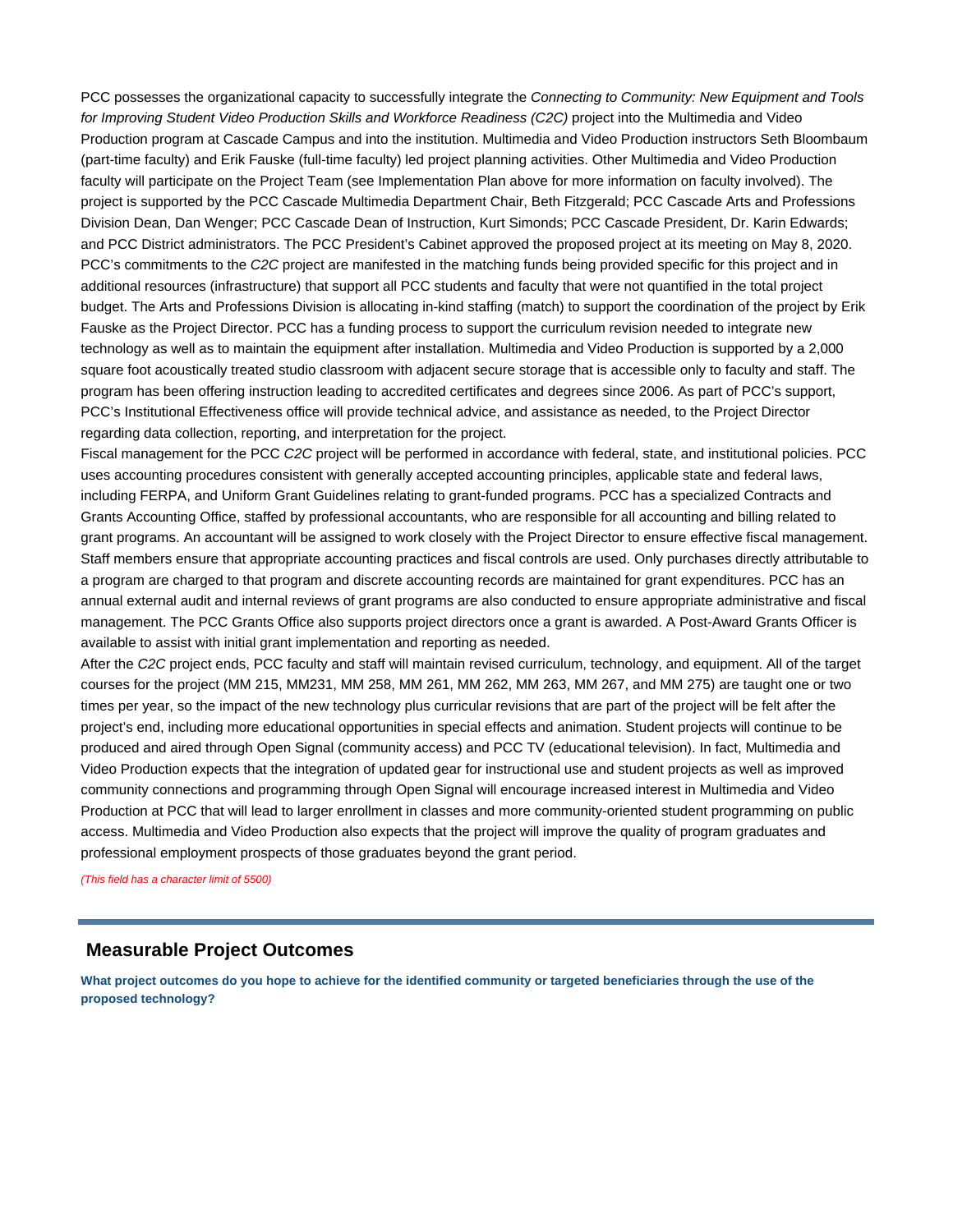There are three project outcomes for PCC Multimedia and Video Production students expected to result from implementation of the Connecting to Community: New Equipment and Tools for Improving Student Video Production Skills and Workforce Readiness (C2C) project within the grant period. The project planners have also identified evidence (indicators) of achievement for each project outcome as well as additional (long-term) outcomes that will result from implementation of the C2C project. **Project Outcome 1:** Credits Earned and Credential Completion. Students will benefit from revised curricula, new courses, and

new technology that will prepare them for the workforce. This will be measured by college credits earned in the eight project courses and credential completion by those students. Summer Term 2021 through Spring Term 2022 will be the one year period of full project implementation, although some piloting of new technology in classes may begin as early as Winter Term 2021 (see **Implementation Plan, Timeline** for more details). All 180 enrolled Multimedia, Video Production, and VFX/Animation students will increase their employment prospects as evidenced by:

1a) 180 students will earn credit toward Multimedia, Video Production, and VFX/Animation certificates and degrees (A, B, C, and Pass grades); and

1b) 8 of these students will complete a certificate or degree in Multimedia, Video Production, and VFX/Animation during the grant period.

**Project Outcome 2:** Student Skills Mastery. Students will benefit from learning with new, up-to-date technology that will prepare them for today's multimedia careers. This will be measured by students gaining new multimedia, video production, and/or animation knowledge, skills, and abilities in classes offered with revised curricula integrating new equipment and technology (see **Implementation Plan, Timeline** for projected schedule of offerings). All 180 students in target classes will gain new knowledge, skills, and abilities in multimedia, video production, special effects, and animation and increase their employment prospects as evidenced by:

2a) 85% of students will earn at least 80% score on practical skills tests on new technology; and

2b) 90% of students surveyed will rate their knowledge, skills, and abilities regarding new technology "improved" or "highly improved" after instruction.

**Project Outcome 3:** Video Production Projects Aired through Open Signal. Student video production projects will be completed and suitable projects aired through Open Signal (community access channel). This will be measured by completed student projects and student-produced programs aired from Summer 2021 through Spring 2022. Students will gain real-world experiences, skills, and abilities in video production and increase their workforce readiness as evidenced by:

3a) a total of 25 student projects (A/B roll documentaries, 11; Narratives, 7; Other, 7) completed; and

2b) a total of six hours of student productions aired on community access through OpenSignal.

**Outcomes beyond the Grant Period:** The targets for project outcomes identified above will be part of evaluation within the grant award period. However, longer-term benefits for students are also anticipated. An additional 175-250 students per year will complete revised courses and use updated technology after the grant award period ends. The target for graduates during the grant period is only 8 because the full implementation period of the proposed project is just one year and historical data shows that most Multimedia and Video Production students attend school part-time and take more than one year to complete a credential. However, that number of PCC students who earn Multimedia, Video Production, and VFX/Animation certificates or degrees after completing classes integrating C2C equipment and technology will likely increase to approximately 20 per year by 2022-2023.

## **Budget Narrative**

**Budget Narrative**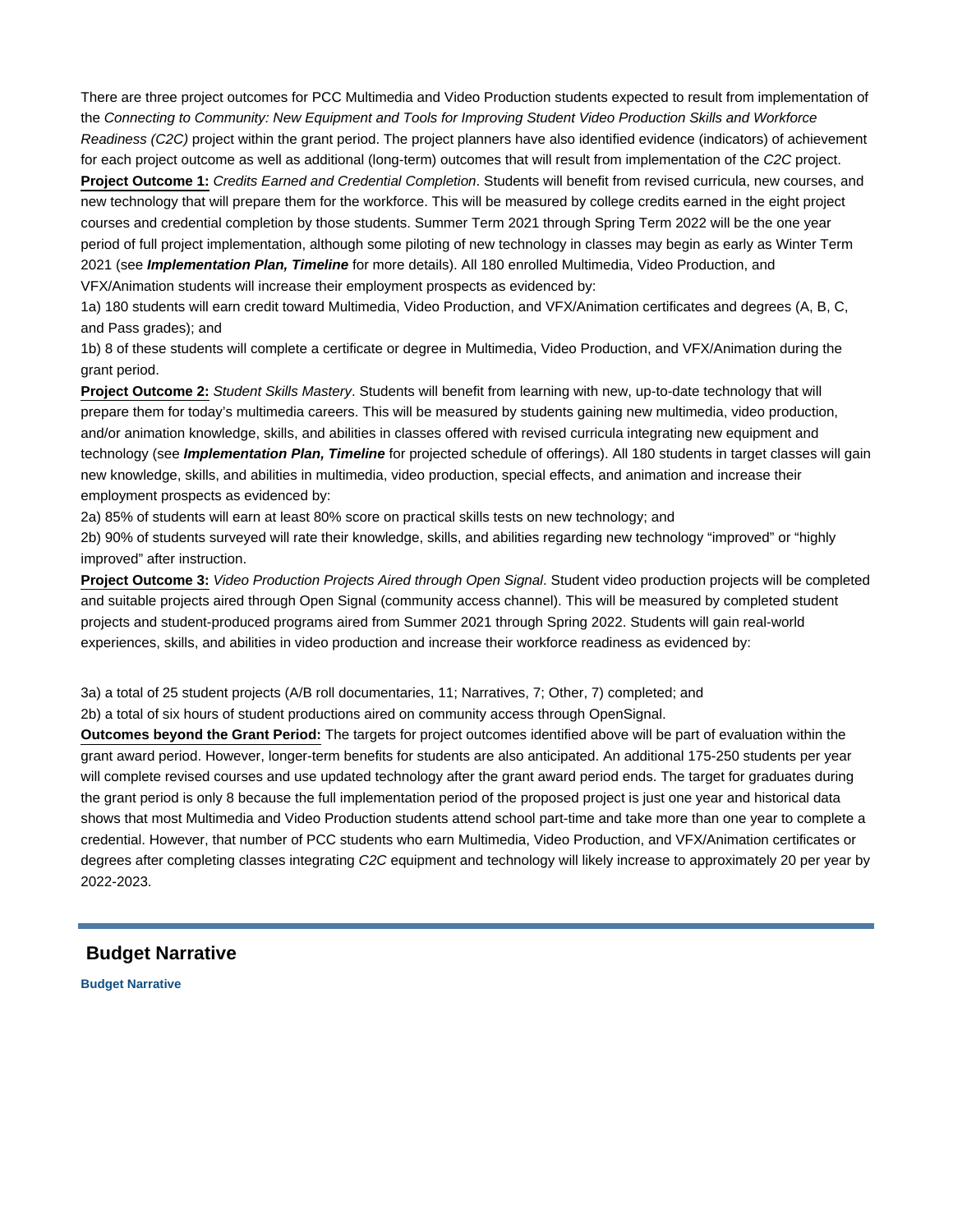## **PERSONNEL**

Project Director. The Project Director will coordinate all aspects of the grant project. Responsibilities will include ensuring that budget and timeline targets are met, coordinating installment of equipment, project evaluation, and preparing project reports. The Project Director will work 70 hours at the Special Project Rate of \$31.83 per hour, plus benefits. The cost to the project will be \$3,031.

Grant Funds: \$0

Match: \$3,031

Instructors. Faculty will teach each of the revised Multimedia (MM) courses during the grant period at least once. Seven 4-credit courses and one 3-credit course will be taught for a total of 54 credits during the grant period, at an average of \$1,616 per credit in salary and benefits.(see Implementation Plan, Implementation Timeline, for a complete list of anticipated target class offerings during the grant award period). The cost to the project will be \$90,312.

Grant Funds: \$0

Match: \$90,312

Total Personnel Costs: \$93,343

### **EQUIPMENT**

The following equipment will support updated Multimedia and Video Production curricula, give access to professional video production technology to PCC students, and expanded community connections. Costs were obtained through competitive bids for any piece of equipment over \$5,000 per item, per College policy. Equipment under that threshold was priced by single source pricing from a vendor with a track record of competitive pricing for educational institutions.

Camera and Recording Technology. Canon EOS C100MK II Camera with lens kit - \$3,399; Panasonic AG-CX350 Camcorders - 3 @ \$3,695 = \$11,085; Sachtler Ace Fluid Head Tripod - 3 @ \$686 = \$2,058; Panasonic Lithium-Ion Battery - 3 @ \$269 = \$807; Porta Brace Camera Case - 4 @ \$131 = \$525; SanDisk 64GB Extreme Pro Memory Cards - 6 @ \$20 = \$120; Canon Cinema EOS C300 Mark II Camcorder - \$8,999; Canon BP-A60 Battery Pack - 2 @ \$429 = \$858; Canon EF-S 17-55mm f/2.8 IS USM Lens - \$1,596; SanDisk 128 GB Extreme Pro cFast memory cards - 2 @ \$289 = \$578; SanDisk Extreme Pro CFast 2.0 Reader/Writer - \$50; Camera case for Cannon C300 - \$210; Sachtler FSB 8 Fluid Head with Sideload Plate Tripod - \$2,822. Total cost to project is \$33,106.

Grant Funds: \$33,106

Match: \$0

Lighting Technology. Kino Flo Diva-Lite LED 20 DMX 2-Light Kit with Case - \$4,603; Mole-Richardson 400W LED Spacelite 2 -2 @ \$2,330 = \$4,660; Mole-Richardson Half Black Skirt - 2 @ \$156 = \$312; LiteGear LiteMat Plus Four Hybride Complete Kit - \$3,100; Backstage EZ-Load Grip/Electric Cart - \$1,990. Total Cost to project is \$14,665.

Grant Funds: \$14,665

Match: \$0

Animation Technology. Apple iPad 10.2" 7th Gen 128 GB - 10 @ \$409 = \$4,090 (Match); IPOW iPad Tripod Mount - 12 @ \$10 = \$120; Fotopro iPad tripod - 12 @ \$30 = \$360; ModiBot Mo Armatures - 3 @ \$70 = \$210; Stop-Motion Production Stands (FabLab Build) - 5 @ \$30 = \$150; Dragonframe 4+ Bluetooth Keyboard - 10 @ \$135 = \$1,350; Dragonframe 4 Download+ USB Controller - 2 @ \$125 = \$250; Lepower Metal Desk Lamp - 20 @ \$17 = \$340 (Match); E26 A19 LED Light bulb 4-pack - 6 @ \$10 - \$60 (Match); Canon EOS 6D Mark II DSLR Camera - 2 @ \$1,199 = \$2,398; Canon EF 100mm f/2.8L Macro IS USM Lens - 2 @ \$699 = \$1,398; Canon AC-E6N AC Adapter & DC Coupler Kit - 2 @ \$144 = \$288; Canon LP-E6N Lithium-Ion Battery Pack - 4 @ \$61 = \$244; Manfrotto MK290XTA3WIS Tripod - 2 @ \$142 = \$284. Total cost to project is \$11,542. Grant Funds: \$7,052

Match: \$4,490

Green-screen/Curtain System. Larger, permanent green-screen and curtain system to upgrade the filming and production studio to allow for multiple performers and camera angles. Total cost to the project is \$12,983.

Grant Funds: \$0

Match: \$12,983

Total Equipment Costs: \$72,296

**Statement of Matching Resources**